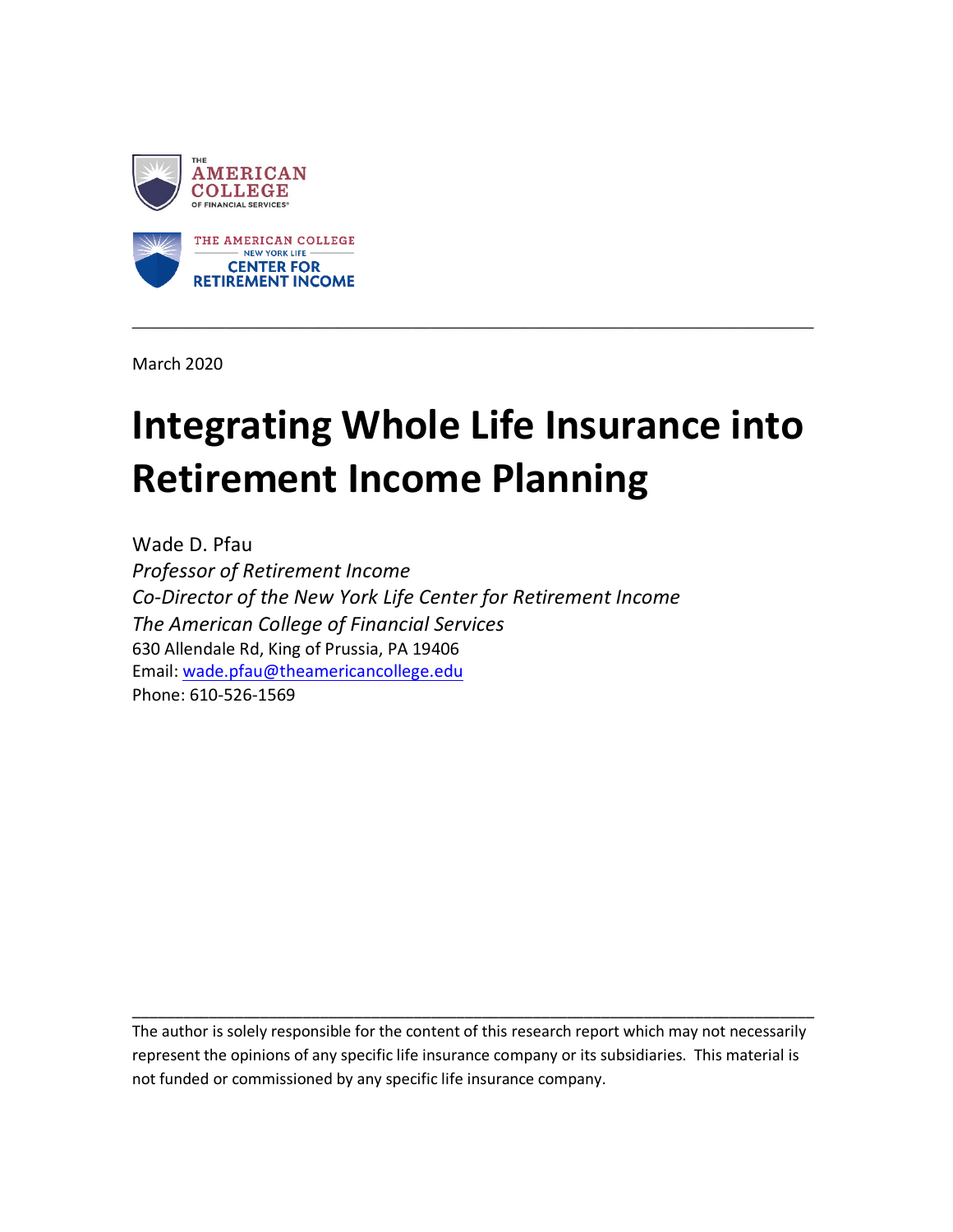

## **Introduction**

Can more efficient retirement income solutions be obtained through careful efforts to combine investment portfolios, income annuities, and whole life insurance into a retirement income plan? With risk pooling and the ability to better manage longevity and sequence of returns risk, the answer is yes.

A basic investment portfolio allocates assets between stocks and bonds. Stocks are volatile investments which focus on growth, and bonds are generally used to diversify and reduce overall portfolio volatility. The benefits from investment strategies are liquidity and upside growth potential. But investments alone do not necessarily create an efficient retirement plan. By efficiency, we mean that there may be an alternative way to structure retirement assets during working years, to be able to support a higher level of retirement spending as well as an equal or greater amount of legacy assets at the end of retirement.

Actuarial science principles can contribute to better retirement outcomes. Actuarial science principles allow personal retirement planning to be treated more like a defined-benefit pension plan. These plans pool financial market risks between different cohorts and pool longevity risk between different individuals within the same cohort. By including actuarial science principles, longevity-protected spending can be determined in advance through these pooling mechanisms. In contrast, those relying on their own devices to manage market and longevity risks must behave conservatively regarding market return assumptions and the planning horizon, lest they run out of assets. And even with conservative spending assumptions, investment portfolios do not have guarantees and remain vulnerable to depletion.

To compare with investments, we can think of the combination of whole life insurance and income annuities as "actuarial bonds" with an average maturity equal to life expectancy. These financial products, which invest primarily in a fixed income portfolio, can better hedge a retiree's personal financial goals. By combining them, the overall planning horizon can essentially be fixed at something close to life expectancy, as whole life insurance provides a higher implied return when the realized lifetime is short, and income annuities provide a higher return when the realized lifetime is long. This is a more effective way to use fixed income assets than as a portfolio volatility reduction tool.

As for specific options to incorporate whole life insurance into retirement income, we will consider three possibilities. First, at the most basic level, the death benefit for life insurance provides a method to meet a legacy goal using risk pooling and tax advantages that is distinct from preserving investment assets for this purpose. This can allow the retiree to potentially enjoy a higher standard of living in retirement than otherwise possible, while also ensuring that assets have been earmarked to meet the legacy goal.

Second, a permanent death benefit supported through whole life insurance can be integrated into a retirement income plan by helping the retiree to justify the decision to buy an income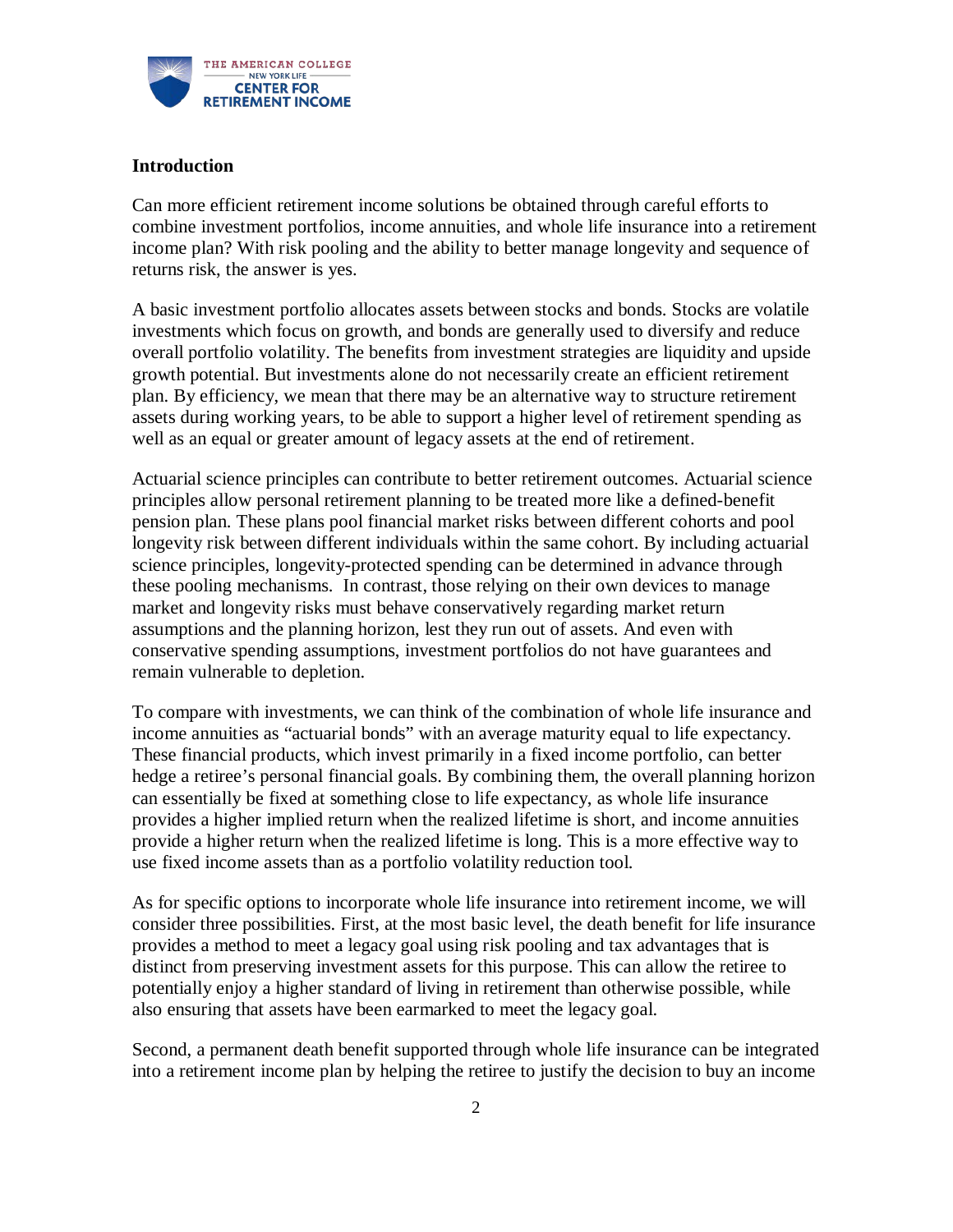

annuity and to overcome the behavioral hurdles related to using annuities. The death benefit allows the retiree to purchase a life-only single life annuity that offers the most mortality credits to the risk pool and therefore offers the highest payout rate to the owner. The death benefit then hedges the risk of loss on the annuity due to an early death and replaces the asset for the household.

The key idea is that the retiree can feel comfortable buying an income annuity because of the understanding that the life insurance death benefit will return the amount spent on the annuity premium to the household at the time of death when annuity payments cease. As opposed to obtaining a form of life insurance for the household through the annuity by adding cash refund provisions or a joint life option, this integrated approach with a separate life insurance policy creates greater flexibility for the household by reducing the required annuity premiums needed to meet a spending goal.

Finally, the cash value of whole life insurance may serve as a volatility buffer to help manage sequence risk in retirement. Because the insurance company is better positioned to use asset-liability matching to hold assets to maturity, cash value for individual policyholders does not experience downside risk for capital losses in the face of rising interest rates. It is guaranteed to grow and can provide a temporary resource to supplement retirement spending rather than being forced to sell portfolio assets at a loss during poor market environments or when the portfolio is in a more precarious position with a higher distribution rate needed to manage a spending goal from a declining asset base. With this management of volatility and reduction of the sequence of returns risk triggered by needing to sell assets at a loss to meet spending goals, the volatility buffer has the potential to sustain an increased standard of living from a given asset base than strategies that rely primarily on an investment portfolio. We consider using cash value to support retirement spending in order to preserve the portfolio whenever remaining portfolio assets fall below their initial level at the start of retirement. This alternative does not specifically incorporate an income annuity into the retirement plan, though it could also be used along with an annuity as well.

We examine these options through a case study with a 40-year old couple. The baseline for comparison with each of these options is to use a term life policy to meet life insurance needs during the working years, and to then otherwise draw retirement income with systematic withdrawals from an investment portfolio. This is the "buy term and invest the difference" strategy or investments-only strategy that is traditionally used by investment managers. The strategy is compared against various options during retirement that include roles for whole life insurance and/or income annuities.

By tracking the course of income and legacy wealth through age 100 for each scenario, we find that the inclusion of whole life insurance into the financial plan can allow for greater income and legacy throughout retirement when targeting a specific legacy goal, when using the covered asset strategy, or when implementing the volatility buffer. Our simulations show that the risk pooling features of the income annuity and life insurance are essentially a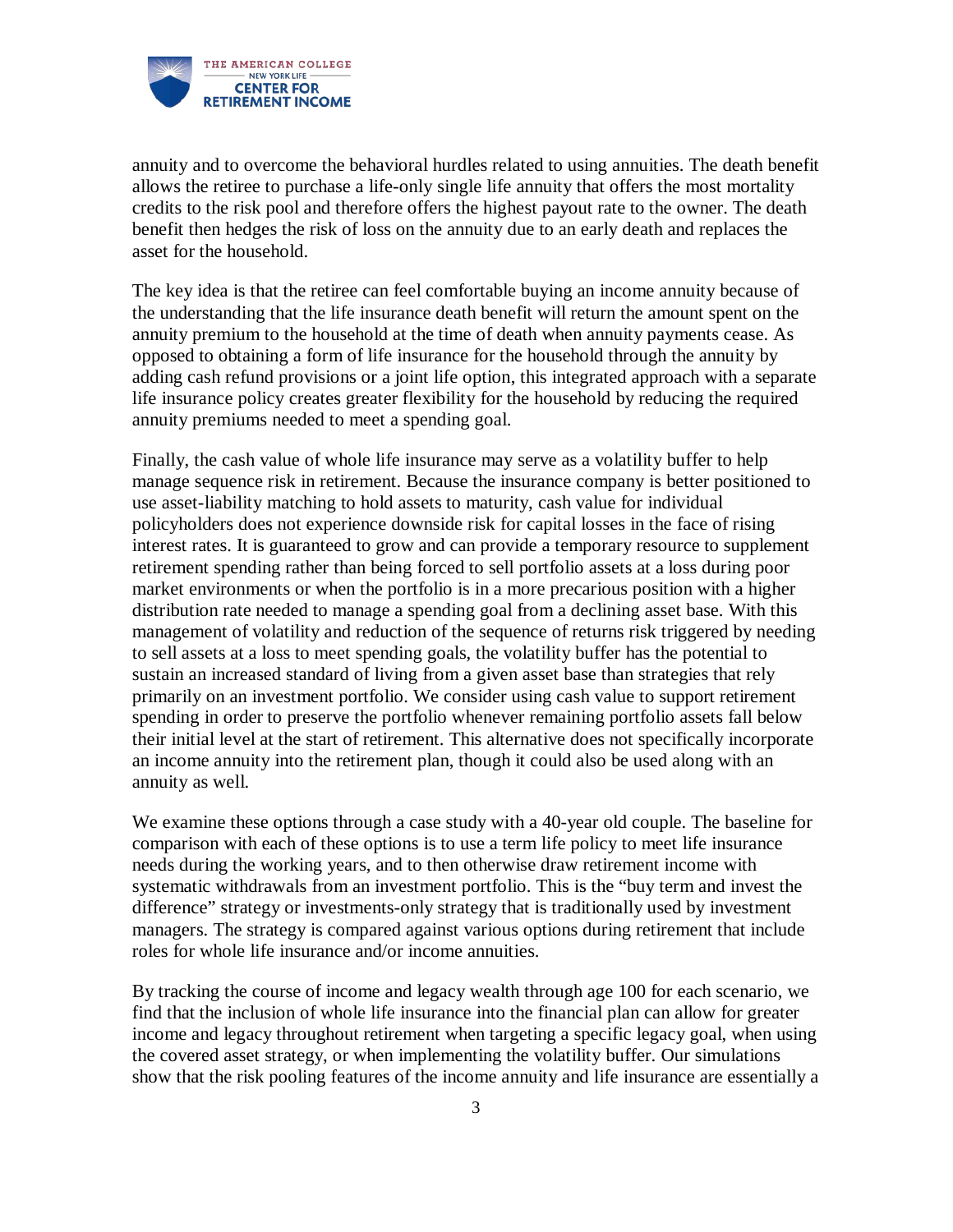

more significant factor in boosting retirement income than is the greater upside potential offered through increased reliance on investments. We also show that the volatility buffer does provide an effective way to help manage sequence of returns risk. Incorporating whole life insurance, even though it requires larger premiums than term life insurance, supports a higher income level while also supporting a larger legacy. We can indeed conclude that an integrated approach is a more efficient retirement income strategy.

## **Background on Life Insurance**

The traditional purpose of life insurance is to provide a death benefit to help support surviving family members or a family business in the event of the policyholder's untimely death. Human capital is the present value of all the wages we can expect to earn during the remainder of our working years. For those with families or other fixed obligations that depend on receiving that human capital in the form of those future wages, the life insurance death benefit can serve as a replacement for lost wages in the event of an early death during the working years.

In this context, the amount of life insurance one seeks to hold is the amount dependents would need to sustain their lifestyle or meet their obligations in the absence of the policyholder being able to contribute to the family through wages or other caretaking. But life insurance can play other roles as part of a lifetime retirement income plan as well. Here we investigate life insurance from the broader retirement income perspective.

For this basic human capital replacement framework, one generally does not associate a need for life insurance after retirement begins. The value of human capital approaches zero as the working years end. The household subsequently funds lifestyle using assets accumulated during the working years.

Term life insurance can potentially well serve the role of human capital replacement. With term life insurance, one purchases a contract to receive a death benefit should death occur within a certain number of years or by a certain age. The term could be chosen to end once family needs or other financial obligations no longer depend on the future earnings of the worker. A mantra of "buy term and invest the difference" developed in the investing world as the way to approach the life insurance decision. Because the death benefit is temporary with term life insurance, and it also does not accumulate any cash value, term-life premiums will be smaller than with other forms of life insurance, at least during the level pay period covered by the term policy. For a given pool of funds, this affords a greater remaining amount to be invested after life insurance obligations are met. An analogy can be drawn to leasing the death benefit during the time it is needed, and then cancelling the lease once this need has ended.

But for lifetime financial planning, is it best to pay the smallest amount possible for life insurance in order to invest as much as possible in the financial markets? This research tests the concept of "buy term and invest the difference" by investigating whether there are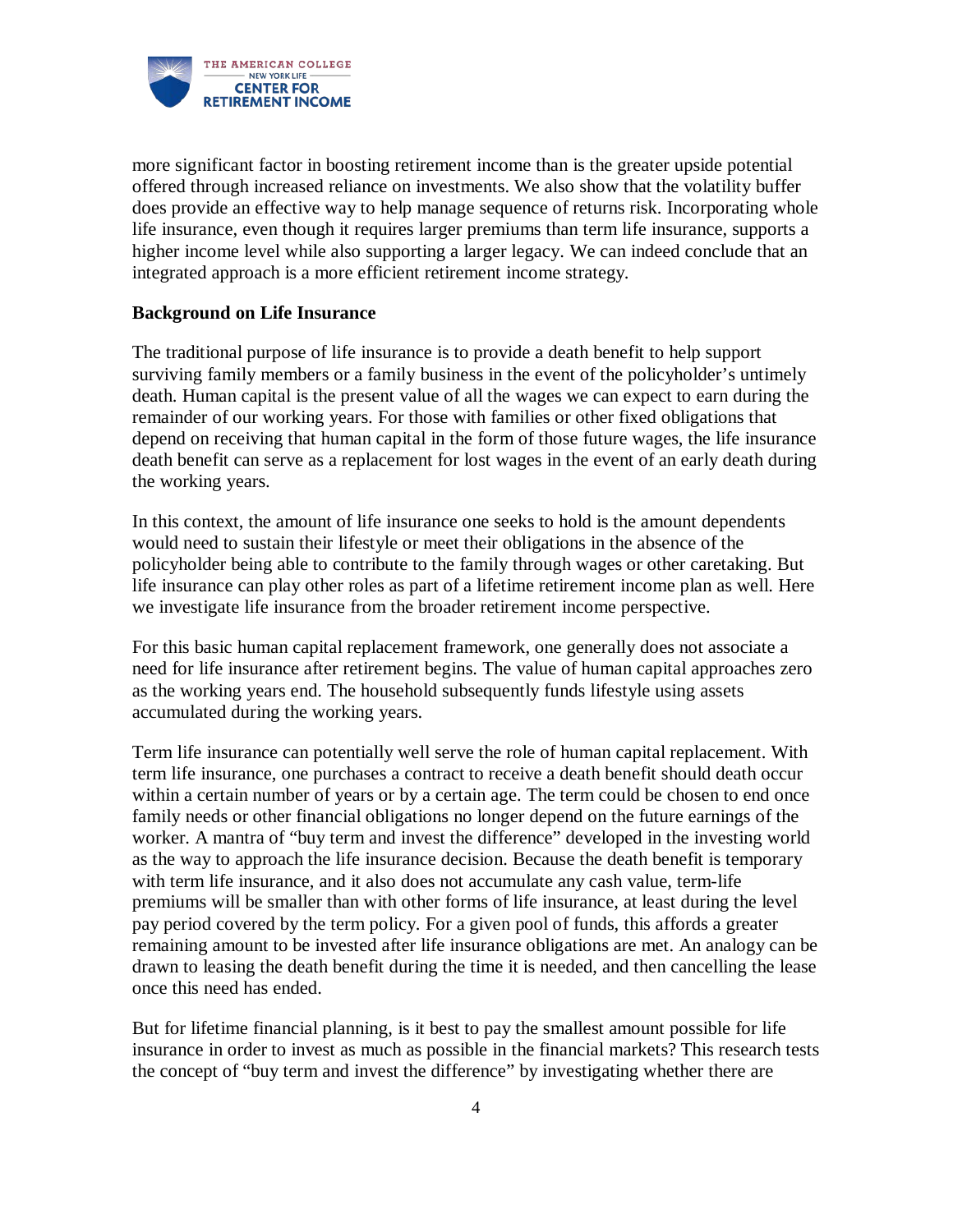

better ways to approach life insurance from the context of comprehensive lifetime financial and retirement income planning. The focus is specifically about whether whole life insurance should be considered by the household as part of a longer-term retirement strategy that can be set into motion during the accumulation phase.

Even though term insurance premiums are lower, this type of life insurance may not always provide the best value in the context of financial planning outcomes related to getting the most spending power and legacy from the available asset base. We focus particularly on whole life insurance as alternative to term insurance. We compare retirement income strategies with and without whole life insurance to determine how it may fit into a retirement income plan as an alternative to "buy term and invest the difference" approaches to financial planning.

Whole life insurance receives its name because it provides the owner with a death benefit for the whole lifetime. It is a form of permanent life insurance. Whole life also extends beyond providing just a death benefit because it includes a cash value accumulation component. Whole life insurance may be viewed as a fixed-income investment vehicle that incorporates a permanent death benefit as well. A whole life policy provides a tax-free death benefit and tax-deferred growth for its cash value. When structured properly, there are also ways to access the cash value on a tax-free basis. Whole life policies include provisions that guarantee the amount and duration of premium payments. The policy endows at the point that the cash value has grown to equal the death benefit. Whole life policies are typically designed to endow at either age 100 or age 121.

With whole life insurance, there is as a policy cash value that provides a portion and eventually the entire death benefit. This cash value is a reserve that builds over the years because through the annual premiums the owner essentially overpays during early years vis a vis the actual mortality cost. The cash value represents the amount that the policy holder could receive by surrendering the policy before death. This is a feature not provided with term life insurance. The cash value represents an asset for the policyholder and the cost to the insurance company of providing the full death benefit is not the full amount of the death benefit. Rather, it is the difference between the death benefit and the cash value. Nonetheless, the full amount of the death benefit is provided to the beneficiary at the policyholder's death. This aspect helps to reduce the costs of insurance implicit inside the whole life policy over time relative to a term policy.

#### **The Case Study**

Steve and Susie are a married 40-year-old couple with two children. Steve is employed and Susie is a homemaker. Steve is seeking an additional amount of life insurance death benefit of \$500,000 that, along with his other life insurance, will support his family in the event of his death prior to age 60. Steve plans to retire at age 65, but because a 25-year term life policy is not available, the analysis will be created assuming that a death benefit is needed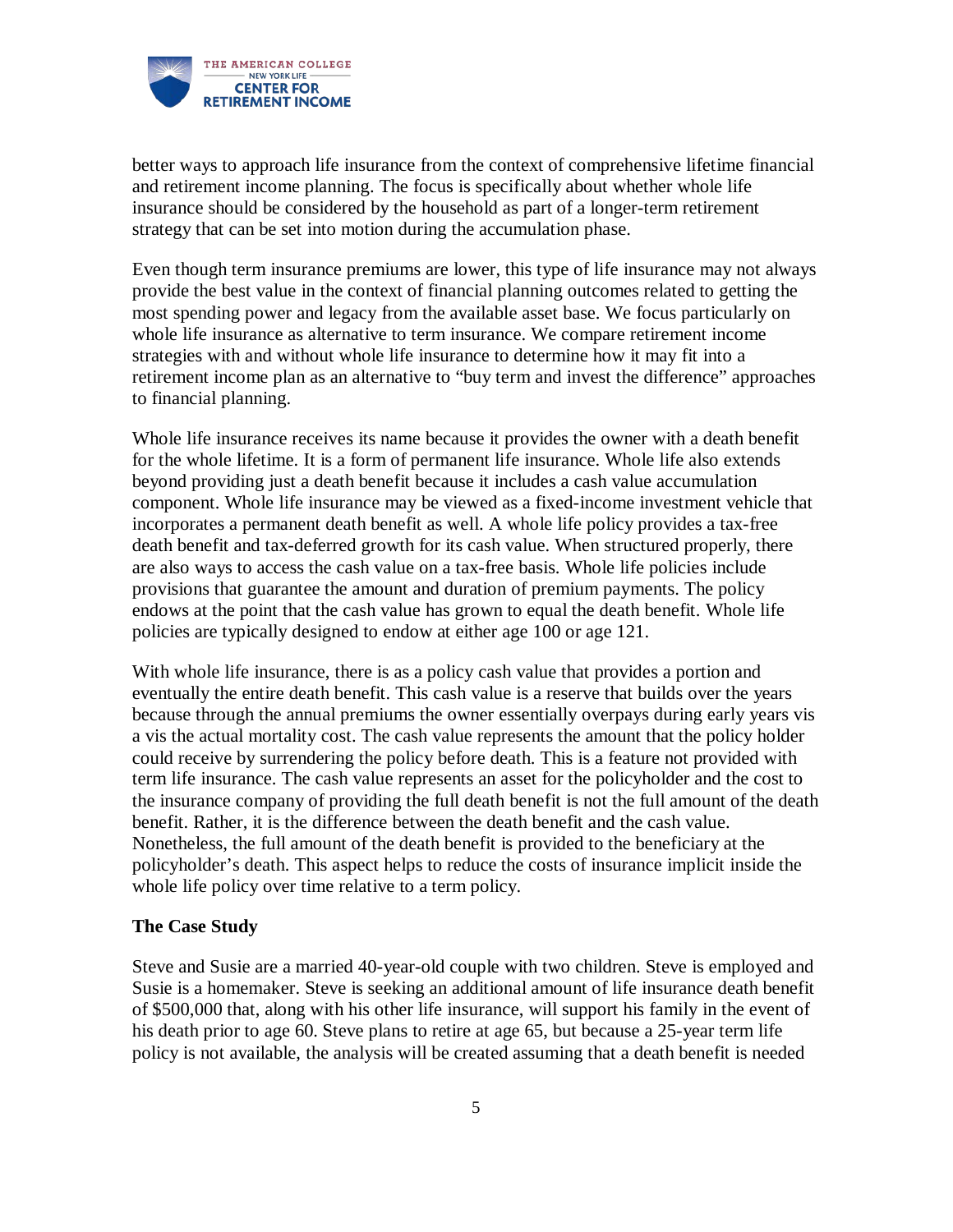

for human capital replacement purposes through age 60, and the whole life insurance policy for comparison to the term life policy will be a limited pay policy through age 60.

Steve presently has \$275,000 saved in a 401(k) plan with his employer, which is invested with an equity glide path strategy matching a typical target date fund. The asset allocation glidepath is 80% stocks for ages 35-44, 65% stocks for ages 45-54, 50% stocks for ages 55- 64, 40% stocks for ages 65-74, and 30% stocks for ages 75 and older. He would like to plan for retirement at 65, and he believes it will be possible to set aside \$19,000 per year from his salary for his life insurance and 401(k) contributions. The \$19,000 value represents the 401(k) employee limit, and we assume it grows with inflation over the next 25 years until his planned retirement date, and that the contribution limit is increased with a catch-up of \$6,000 in today's dollars after age 50. Steve expects to be in the 32% marginal tax bracket in his pre-retirement and post-retirement years.

In all scenarios, we assume that Steve is directing at least enough to the  $401(k)$  to satisfy the conditions for the highest possible company match, though we do not specifically model any company match when simulating retirement income. An employer match would increase income proportionately for all our scenarios. More generally, Steve and Susie may also have other resources in retirement which we are not analyzing. We are modeling the relevant features about how to best make the investment and insurance decisions for the \$19,000 annual set-aside to meet life insurance needs and to obtain the most desirable retirement outcomes from this portion of their household resources.

Steve must decide whether to purchase a term life insurance policy to provide his family with financial protection against the loss of his income, or to purchase a whole life insurance policy which can provide the same protection against his premature death, as well as being integrated into his retirement income strategy. From the savings he can set aside for his insurance and retirement planning needs, he will pay for life insurance premiums and the taxes to cover those premiums (at a 32% marginal tax rate), and the remainder will go into his tax-deferred 401(k).

The term life policy he considers is a 20-year level term policy with a \$500,000 death benefit and an annual premium of \$532.50. This is based on an illustration run by a major life insurance carrier in September 2019 for a 40-year old male with preferred health status. Taxes on the pre-tax income required to cover this premium are \$251. After paying the term life premium and taxes, he would contribute the remaining \$18,217 per year to his  $401(k)$ . Because his insurance premiums are fixed and his savings will grow, the  $401(k)$ contributions will grow to represent an increasing portion of his available pool of funds for investments and insurance over time.

The whole life policy Steve considers also carries an initial death benefit of \$500,000 and the whole life insurance annual premium is \$11,970. This premium is also based on an illustration run in September 2019 from the same carrier for a 40-year old male with preferred health status. It is a limited pay policy with premiums paid through age 60 when the policy has become fully paid up with an endowment age of 100. It is a participating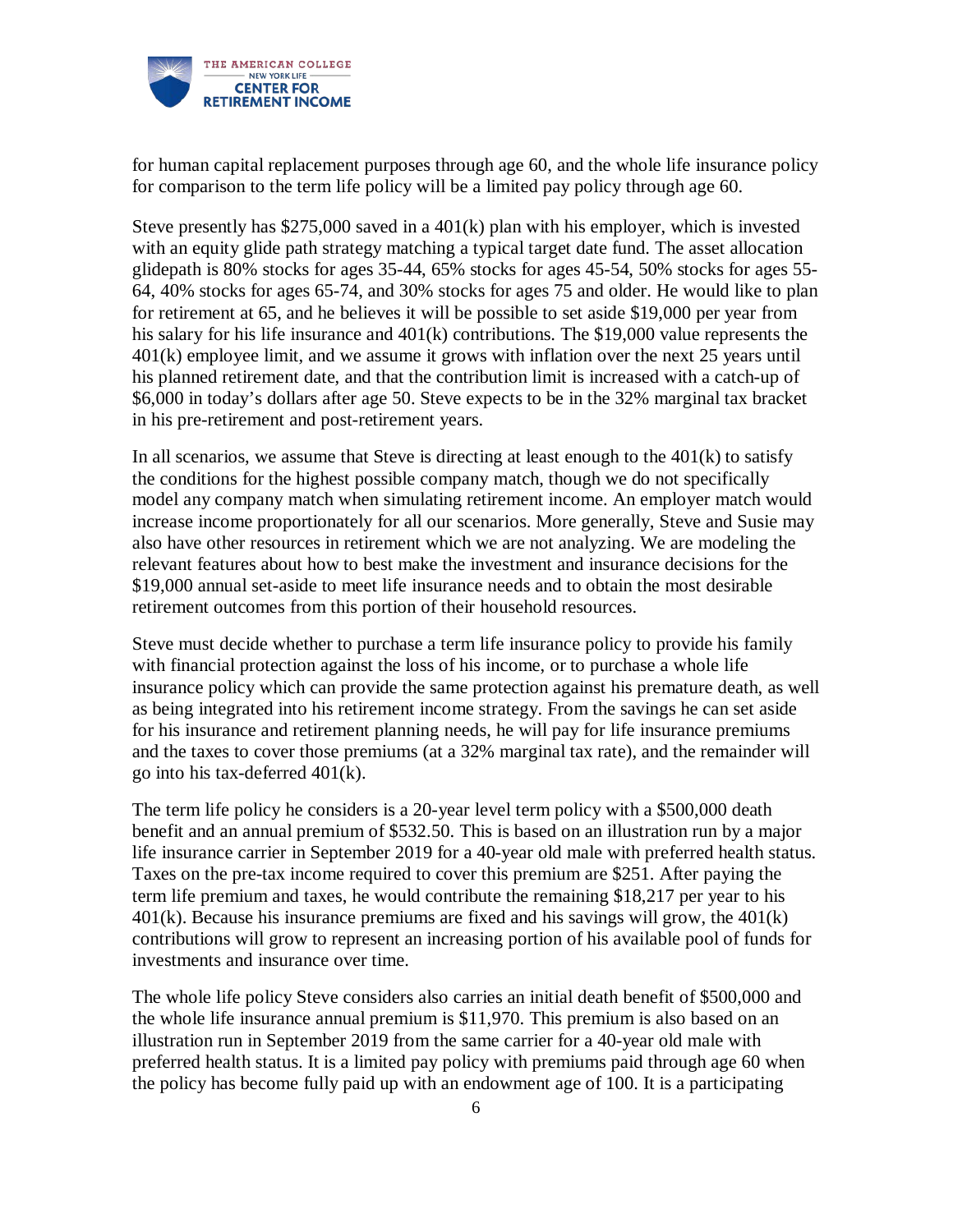

policy, and the nominal values for the death benefit and cash value (both illustrated at the current dividend rate and guaranteed) are shown in Figure 1.

## *Figure 1 Whole Life Insurance Policy Illustration Values for a 40-Year Old Male*



Unlike term insurance, the death benefit has the potential to grow over time. Taxes to cover the whole life premium are \$5,633, and so with a whole life policy Steve can contribute \$1,397 in the first year to his  $401(k)$ . Total  $401(k)$  contributions will increase over time as a result of the pool of funds increasing with inflation and the catch-up contribution after age 50, while the whole life premium remains fixed in nominal dollars. While premiums end at age 60, cash value is guaranteed to grow sufficiently net of life insurance costs to equal the death benefit at age 100.

For investment returns, we simulate outcomes based on historical volatility and today's lower interest rate starting point. Inflation is fixed at 2% annually. Long-term real bond yields are 0.47%, or 2.47% for overall interest rates. The historical volatility for long-term US government bonds since 1926 in the *Stocks, Bonds, Bills, and Inflation* data from Morningstar is 9.8%. The 'risky' asset is based on large-capitalization stocks in the United States. Morningstar data reveals that the arithmetic average return on large-capitalization stocks for the period 1926-2018 was 12%, with a standard deviation of 20%. This is 6% larger than the 6% average return earned by long-term U.S. government bonds. The subsequent analysis uses this historical 6% equity risk premium with 20% standard deviation.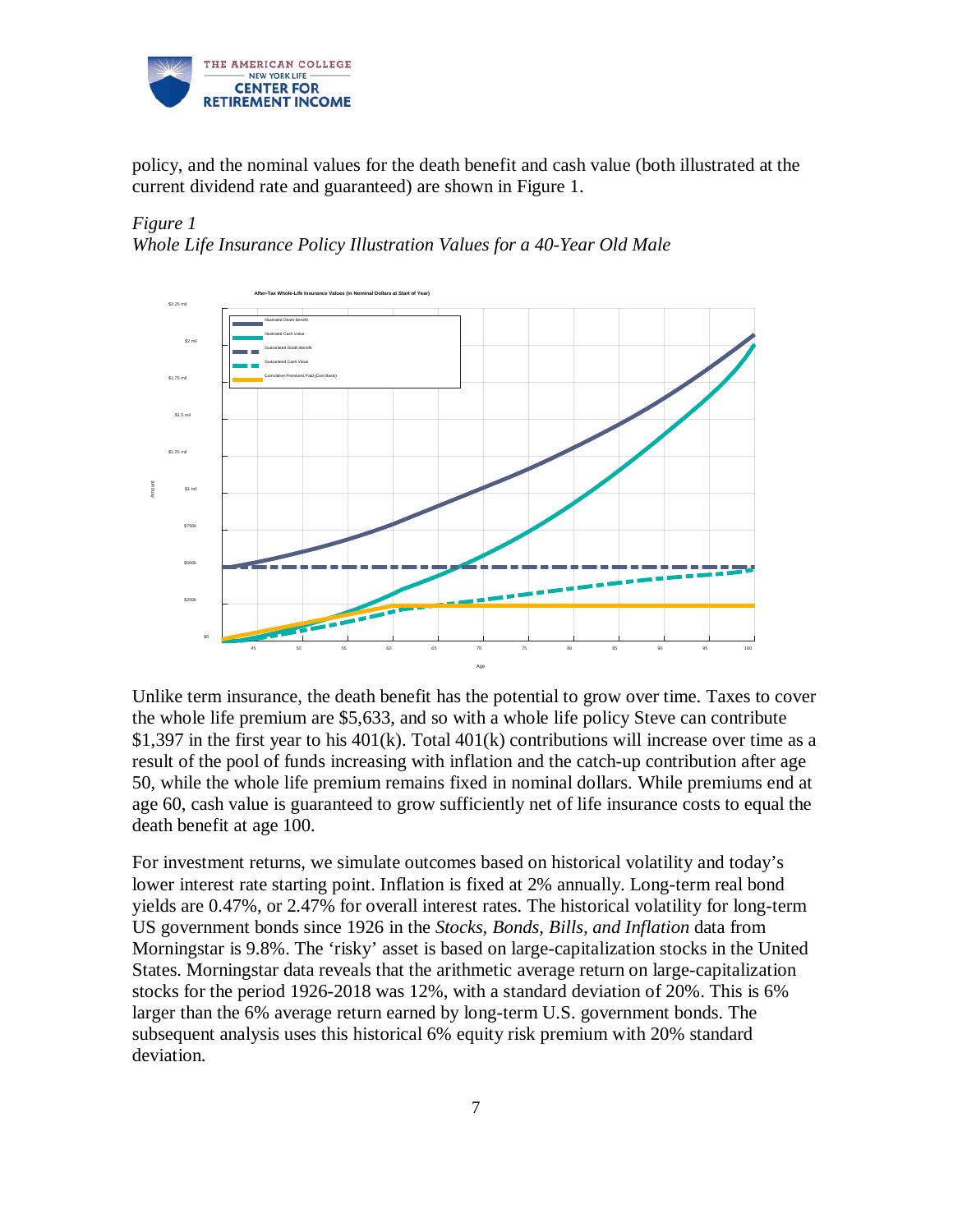

To better understand the impacts of investment volatility on the upside and downside, Monte Carlo simulations are used to create a distribution of outcomes. The tables of results report the  $10<sup>th</sup>$  percentile, median, and  $90<sup>th</sup>$  percentile from this distribution. We can interpret the  $10<sup>th</sup>$  percentile outcome as a bad luck case with poor investment returns. It is possible that retirement outcomes could be even worse, but generally Steve and Susan could expect better retirement outcomes than seen at the  $10<sup>th</sup>$  percentile. The median reflects more typical outcomes. It is the midpoint of the distribution, with a 50% chance for worse outcomes and a 50% chance for better outcomes. These are reasonable outcomes for Steve and Susan to expect. The  $90<sup>th</sup>$  percentile is a good luck outcome in which investments perform very well, supporting greater spending and larger account balances.

Note that these results are presented in terms of nominal dollars to avoid reader confusion about why inflation-adjusted dollars are less than nominal dollars. This decision does not impact any comparisons for the relative outcomes between scenarios. However, readers should understand that the purchasing power of a given amount of income or wealth will be less in the future. For today's 40-year old, the real purchasing power of money will be about 60% of what it is today at age 65, and about 30% of today at age 100, assuming average inflation.

The investment portfolio is modeled using 10,000 Monte Carlo simulations for investment returns based on these capital market expectations. To be comparable with the actual insurance products that already have fees included into their pricing, we assume a 1% overall fee on investments assets that reflects a combination of expenses on investments and advisory fees. As investments are held in tax-deferred accounts, there is no further tax drag to worry about. At retirement, Steve completes a rollover of his 401(k) to a traditional IRA. This is not a taxable event. Investors earn the market returns net of fees and portfolio distributions for retirement spending and legacy are taxed as income.

Regarding asset allocation, an important methodological point to discuss is how we treat actuarial bonds like whole life insurance and income annuities. With a whole life policy, the cash value is a liquid asset contained outside the financial portfolio. It behaves like fixed income, though it is not exposed to interest rate risk (i.e. the accessible cash value does not decline when interest rates rise). Cash value is not precisely the same as holding bonds in an investment portfolio, as there is not a practical way to rebalance the portfolio between stocks and policy cash value. Nonetheless, Steve will incorporate the cash value into his asset allocation decisions to maintain the overall proportion between stocks and "bonds" for household assets. This is the same for income annuities, which are a bond-like asset also providing mortality credits. With both, if the target date fund calls for a 50% stock allocation, then the actual stock allocation Steve uses will be 50% of the sum of the financial portfolio balance, the pre-tax value of life insurance cash value, and any annuity premium after annuitization takes place, divided by the portfolio balance. Though this could conceivably call for a stock allocation of greater than 100% when the cash value or annuity premium is large relative to the financial portfolio, we constrain the maximum possible stock allocation for the financial portfolio to not exceed 100%. This change in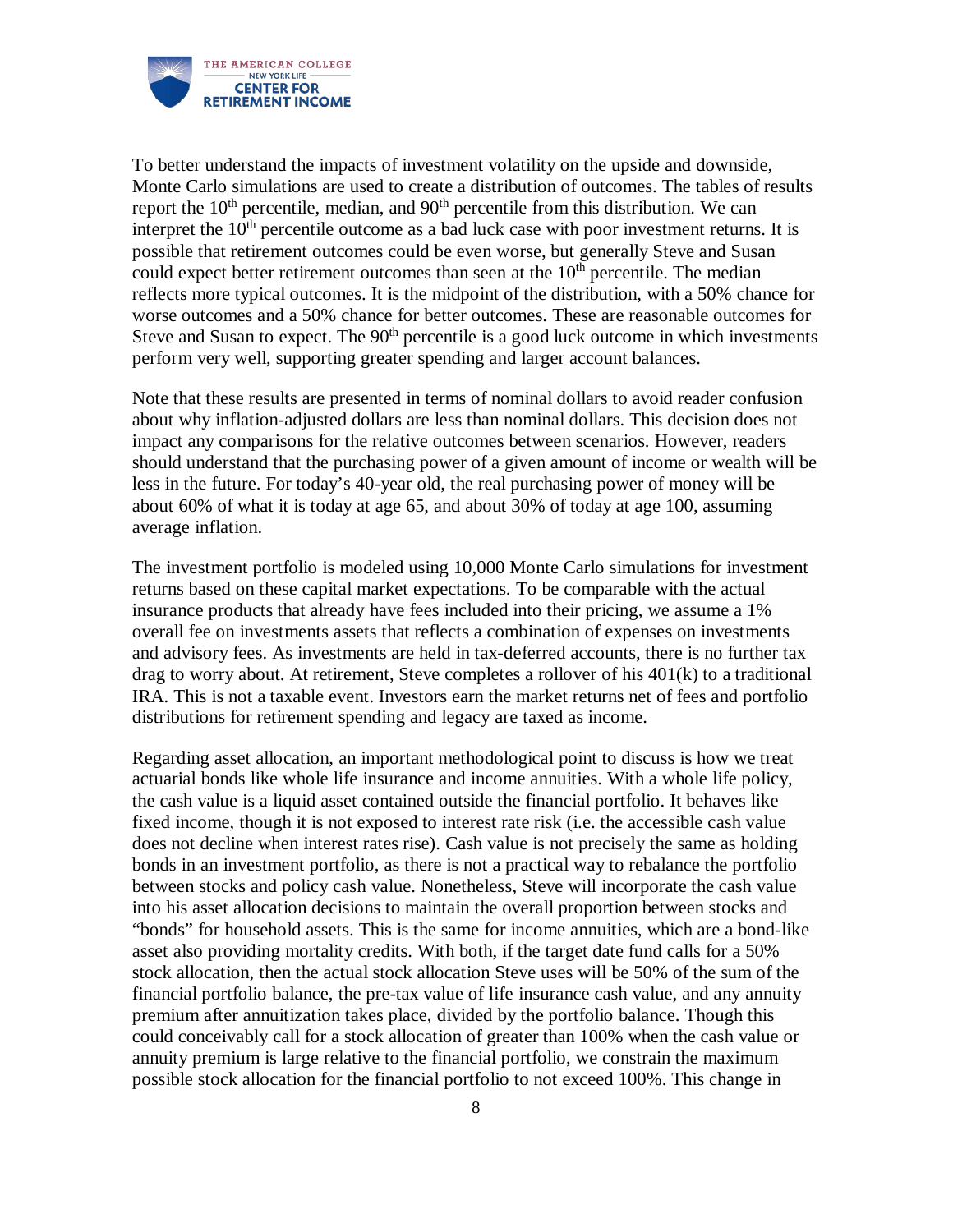

asset allocation, when viewed holistically, allows for a higher distribution rate while maintaining the same probability of success and overall risk level for assets.

Life insurance premiums are paid with post-tax funds. But no taxes are due on the death benefit, making it a post-tax number. As well, a life insurance policy can be arranged so that funds can be borrowed from the cash value without being taxed, which does reduce the death benefit on a one-for-one basis for any dollars removed. So that dollars in the 401(k) can be compared on an equal basis to death benefit and cash value numbers in the life insurance, the investment values are expressed on a post-tax basis.

Table 1 provides the results for the two different life insurance approaches during the accumulation period between ages 40 and 65. The top summarizes how they allocate their savings between insurance and Steve's 401(k) for the scenarios as we have already described. Next, we observe the distribution of 401(k) assets at age 65. Scenario 1 is to buy term insurance and invest the difference in a target date fund. In post-tax terms at retirement, the wealth accumulation ranges from  $$813k$  at the  $10<sup>th</sup>$  percentile to  $$2.43$ million at the  $90<sup>th</sup>$  percentile, with a median outcome of \$1.36 million. Scenario 2 presents 401(k) assets when whole life insurance is used. Because higher premiums mean less is contributed to the 401(k) plan, lower accumulations can be expected at retirement. At the median, the 401(k) balance is 20% less when whole life insurance is used. It is 32% less at the  $10<sup>th</sup>$  percentile and 14% less at the  $90<sup>th</sup>$  percentile. The differences vary on account of the asset allocation effects in which the cash value, though not held within the  $401(k)$ , is treated as a fixed-income asset. This results in a higher stock allocation in the 401(k) when whole life insurance is used.

The story changes if we add the accumulated cash value to investigate the overall assets. Illustrated cash value at the retirement date is \$468k. Term insurance does not provide a cash value. Across the distribution, the combination of cash value with investments is larger. At the median, the combination is 14% larger. There are three basic reasons for this outcome: cash value insurance provides tax advantages, whole life insurance has lower insurance costs than term life insurance because the life insurance company only needs to protect the difference between the death benefit and the cash value, and the insurance company's general account can invest for higher fixed income returns than a household investor by seeking greater credit risk through diversification, less liquid assets, longer maturity bonds, and access to institutional prices on trades.

#### *Table 1*

*The Accumulation Phase, Ages 40 to 65*

|                     | <b>Investments</b> | <b>Investments</b> |  |
|---------------------|--------------------|--------------------|--|
|                     | + Term Life        | + Whole Life       |  |
| Term-Life Premiums  | \$533              | S0                 |  |
| Whole Life Premiums | \$0                | \$11,970           |  |
| Taxes Paid          | \$251              | \$5,633            |  |
|                     |                    |                    |  |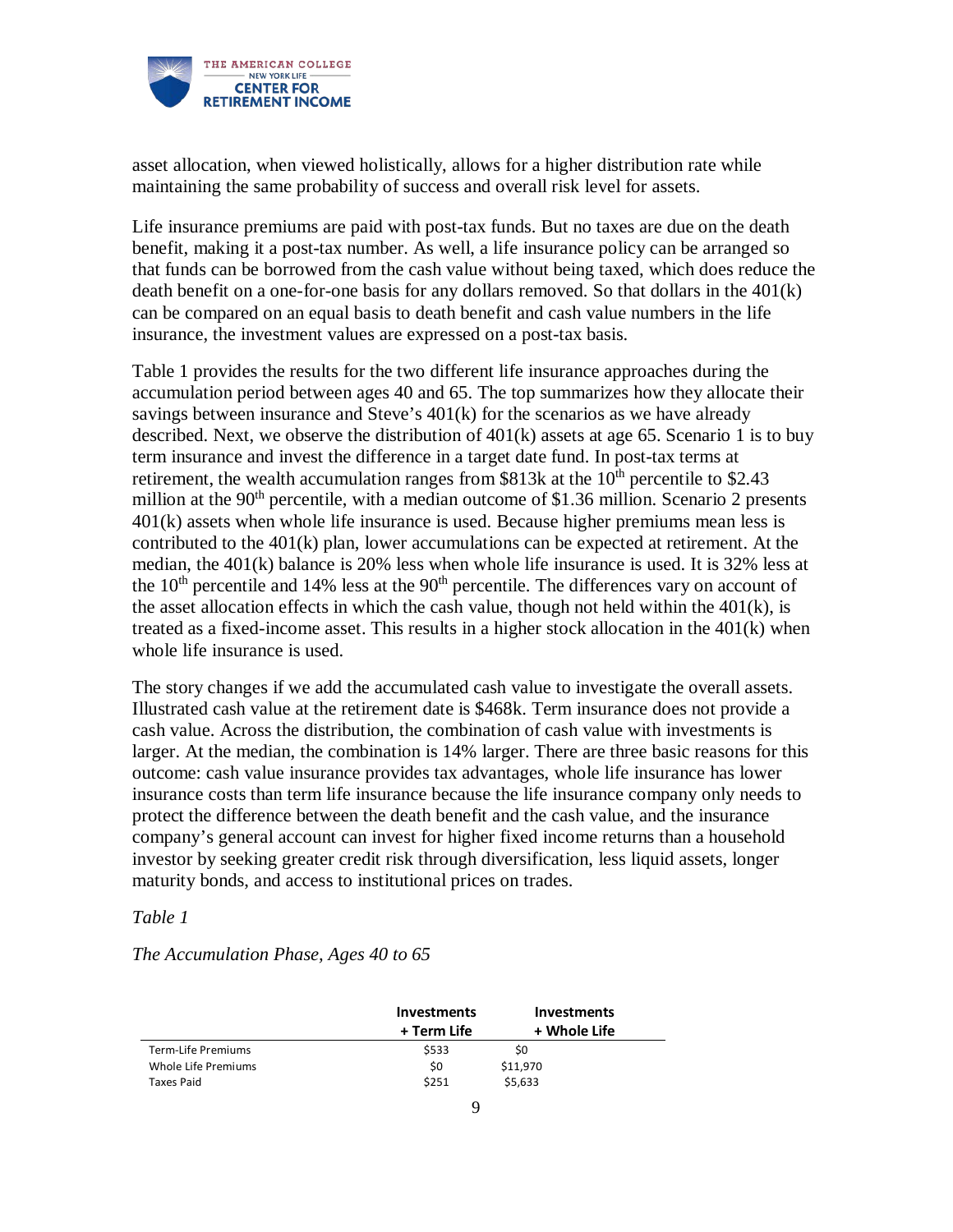

| Age 40 Remaining Contribution to 401(k)                      | \$18,217    | \$1,397     |          |
|--------------------------------------------------------------|-------------|-------------|----------|
|                                                              |             |             |          |
| Distribution of 401(k) Assets at Age 65                      |             |             | % change |
| 10th Percentile                                              | \$813,724   | \$553,320   | $-32%$   |
| Median                                                       | \$1,360,698 | \$1,084,172 | $-20%$   |
| 90th Percentile                                              | \$2,426,452 | \$2,079,616 | $-14%$   |
|                                                              |             |             |          |
| Life Insurance Values at Age 65                              |             |             |          |
| Cash Value                                                   | \$0         | \$467,899   |          |
| Death Benefit                                                | \$0         | \$913,487   |          |
|                                                              |             |             |          |
| Distribution of 401(k) Assets + Whole Life Cash Value at Age |             |             |          |
| 65                                                           |             |             |          |
| 10th Percentile                                              | \$813,724   | \$1,021,219 | 25%      |

Median \$1,360,698 \$1,552,071 14%

90th Percentile 5% 52,426,452 \$2,547,515 *Note: Investment and Insurance values at age 65 are provided on an after-tax basis assuming a 32% marginal tax rate.*

We now investigate three different ways that this couple considers incorporating whole life insurance into their lifetime financial plan: (1) as an alternative means for funding a legacy goal, (2) as a behavioral justification for also including an income annuity in the retirement plan, and (3) as a volatility buffer to help manage sequence of returns risk for their investments. In the following analyses, the baseline Scenario 1 is the "buy term and invest the difference" case. Term insurance is used for human capital protection during the working years, and its smaller premium allows for a greater amount to be contributed to the tax-deferred investments.

#### **Efficiently Funding a Legacy Goal with Whole Life Insurance**

The most natural use for permanent life insurance is to fund a legacy goal. Table 2 compares the effectiveness of two strategies for meeting a legacy goal during retirement: "buy term and invest the difference" and using whole life insurance. Values are expressed on an after-tax basis with a combined 32% tax rate applied to qualified plan distributions and legacy values.

As Steve and Susan are now getting more serious about their financial planning, they begin to also think about their legacy goals for their children. Knowing how much to leave to ones' children is not a scientific process, but this couple anchors onto their \$500,000 current life insurance need adjusted for inflation and believes that an appropriate overall legacy goal is to provide \$1.61 million after taxes should he live to age 100. The couple would like to support the highest living standard possible while still maintaining a 90% chance that this after-tax legacy goal will be met without relying on the whims of the market.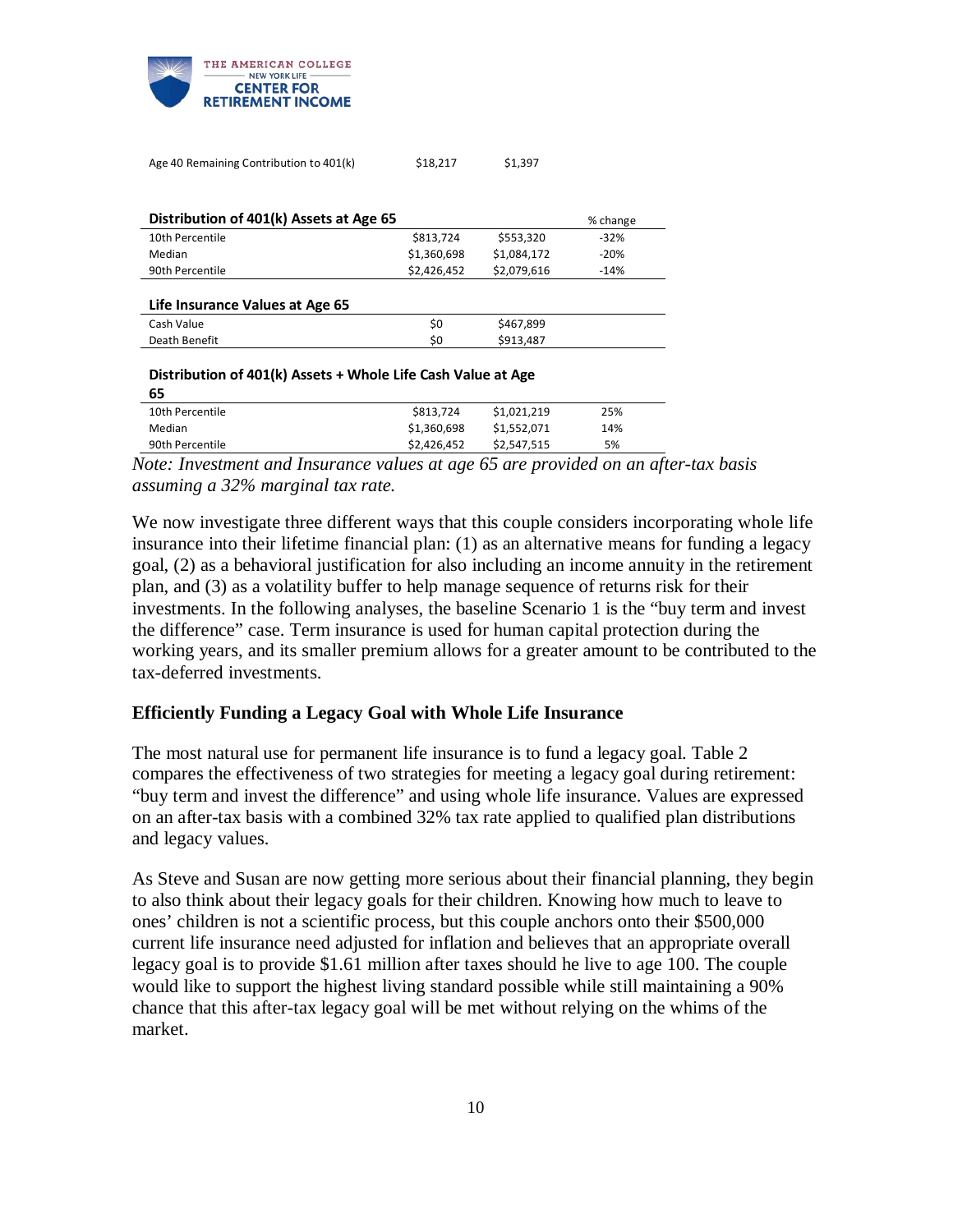

The question becomes: what is the most efficient way to meet the after-tax legacy goal while also being able to support the highest retirement lifestyle from this same pool of assets in a way that does not jeopardize the legacy goal?

If Steve uses whole life insurance, he can now seek the highest spending rate for his remaining investment assets that maintains a 90% chance that the portfolio is not depleted by age 100. He no longer needs to preserve a safety-margin for the investments to provide 90% confidence. This allows for a higher spending rate from investments.

This is the trade-off that we must test empirically: can Steve spend more or less when using whole life insurance after considering the trade-off between the higher insurance premiums and less 401(k) assets at retirement, but the ability to use a higher distribution rate from investments since there is no longer a need to maintain the safety-margin with investments for legacy. Table 2 provides these results. In Scenario 1, the couple purchases term insurance to provide a death benefit for human capital replacement need. For the remainder of savings, they invest in their  $401(k)$  and use this pot of investment assets to support their spending and post-retirement legacy goals. In Scenario 2, the couple maintains a whole life policy into retirement to cover legacy and invests the remainder in their 401(k) to cover retirement spending.

This example provides an extreme case to illustrate the point, because the investment assets in Scenario 1 at retirement are hardly sufficient to meet the legacy goal with 90% success while also supporting spending. The table shows a sustainable withdrawal rate of 0.05% in Scenario 1, as only a slight amount of spending is feasible to be able to support the legacy goal with sufficient confidence. Meanwhile, a 2.86% withdrawal rate is possible in Scenario 2. The withdrawal rate in Scenario 2 may be lower than anticipated for those familiar with the 4% rule of thumb about retirement spending, but it results from a 35 year planning horizon, the 1% fee, and the low interest rate environment. Scenario 1 requires a substantial safety reserve to support legacy, leaving little for spending. Scenario 2 covers legacy with life insurance allowing for greater spending from investments.

The higher distribution rate allows for more spending in Scenario 2 while also meeting the legacy goal. As for legacy wealth at 100, the couple sought a 90% chance to meet their legacy goal of \$1.61 million after taxes and we see that this is approximately what is left in the  $10<sup>th</sup>$  percentile for Scenario 1. At the  $10<sup>th</sup>$  percentile, the illustrated death benefit is larger in Scenario 2 so that some spending from cash value would have been possible, though this is not simulated. For the remainder of the distribution, legacy wealth is less in Scenario 2. We can understand this as follows: the couple must spend less in Scenario 1 to ensure that investments can support their stated legacy goal. If they do not experience the bad market environment, Scenario 1 supports a larger legacy than intended at the cost of not enjoying as high a lifestyle as otherwise possible. The couple maintains extra reserves for their investment portfolio to ensure legacy, which means they spend less and may end up leaving behind even more than anticipated.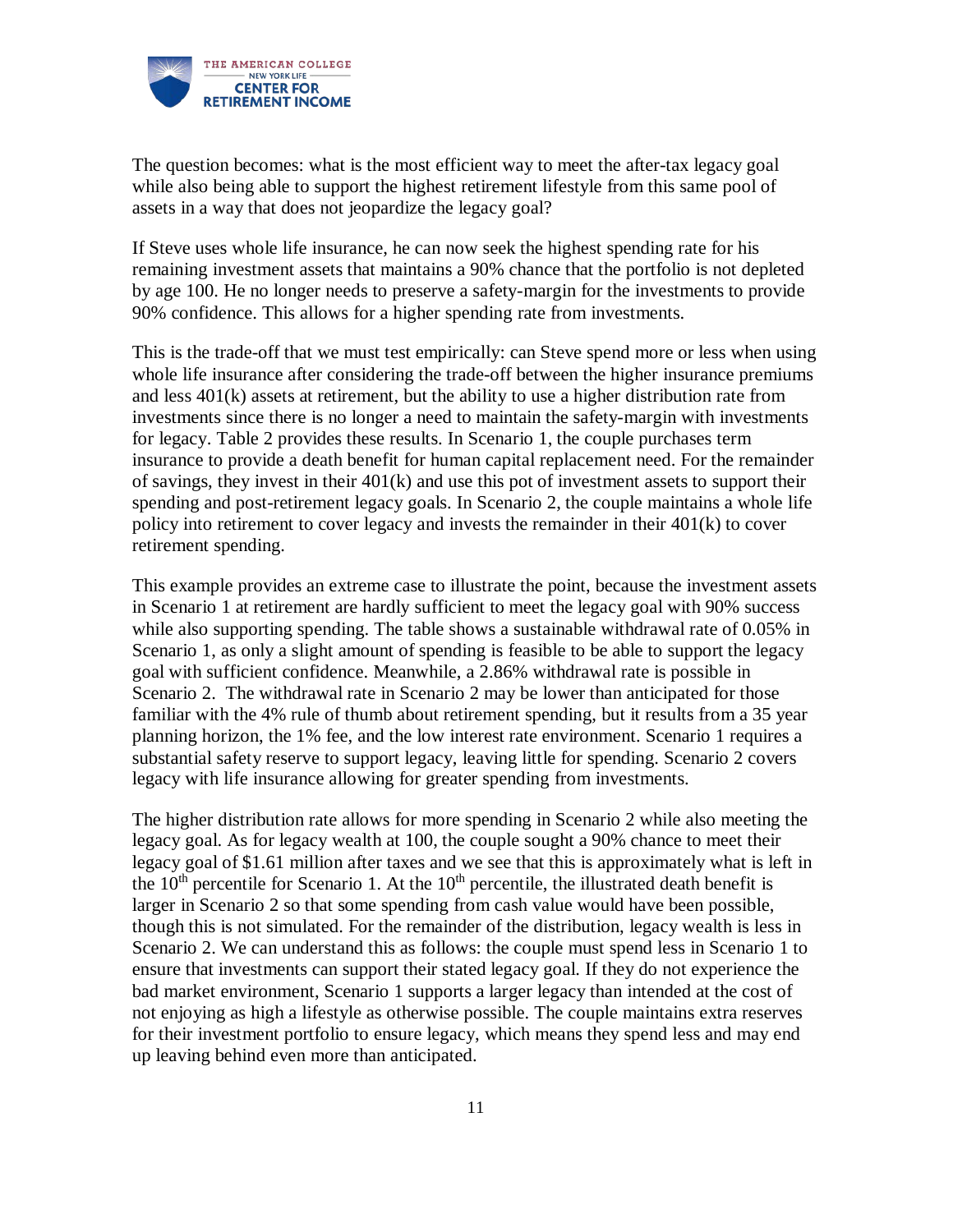

In Scenario 2, pooling risk through life insurance allows the couple to instead enjoy a higher standard of living throughout retirement while still meeting their stated legacy goal. Though legacy may be less at higher percentiles of the distribution, it still exceeds the stated legacy goal and allowed for a more comfortable retirement for the couple. Whole life insurance provided the couple a more efficient way to meet the legacy goal, which allows them to enjoy a higher standard of living in retirement with these assets.

## *Table 2*

|                                          | Scenario 1<br><b>Investments</b><br>+ Term Life                     | Scenario 2<br><b>Investments</b><br>+ Whole Life |                                     |  |
|------------------------------------------|---------------------------------------------------------------------|--------------------------------------------------|-------------------------------------|--|
|                                          | (Baseline)                                                          |                                                  |                                     |  |
|                                          | Sustainable Spending Rate from Investment Assets (with 90% Success) |                                                  | % change<br>from<br><b>Baseline</b> |  |
|                                          | 0.05%                                                               | 2.86%                                            | 5620%                               |  |
|                                          | Distribution of Systematic Withdrawal Income at Age 65              |                                                  |                                     |  |
| 10th Percentile                          | \$407                                                               | \$15,787                                         | 3778%                               |  |
| Median                                   | \$676                                                               | \$30,876                                         | 4467%                               |  |
| 90th Percentile                          | \$1,215                                                             | \$59,450                                         | 4794%                               |  |
| Distribution of Legacy Wealth at Age 100 |                                                                     |                                                  |                                     |  |
| 10th Percentile                          | \$1,621,057                                                         | \$2,075,605                                      | 28%                                 |  |
| Median                                   | \$3,802,228                                                         | \$3,600,436                                      | $-5%$                               |  |
| 90th Percentile                          | \$9,195,331                                                         | \$6,711,261                                      | $-27%$                              |  |

*Whole Life Insurance as a Means to Support the Legacy Goal*

*Note: Monetary values are provided on a post-tax basis assuming a 32% tax rate.* 

Because investments are used as the source of legacy in Scenario 1, it becomes necessary to remain extra cautious about retirement spending to maintain the desired safety margin for investments in order to support the intended legacy. Scenario 2 allows for a higher standard of living in retirement while still providing the desired confidence that the legacy goal can be met by using actuarial science.

## **Integrating Life Insurance with Lifetime Income**

Table 3 demonstrates another way to use life insurance as part of a lifetime plan. The life insurance death benefit can provide the psychological support needed to purchase a lifeonly income annuity as part of an integrated plan combining investments, whole life insurance, and income annuities. Life-only single life income annuities are positioned to take the most advantage of risk pooling and mortality credits to support the highest level of protected income from a given asset base. We consider three additional scenarios.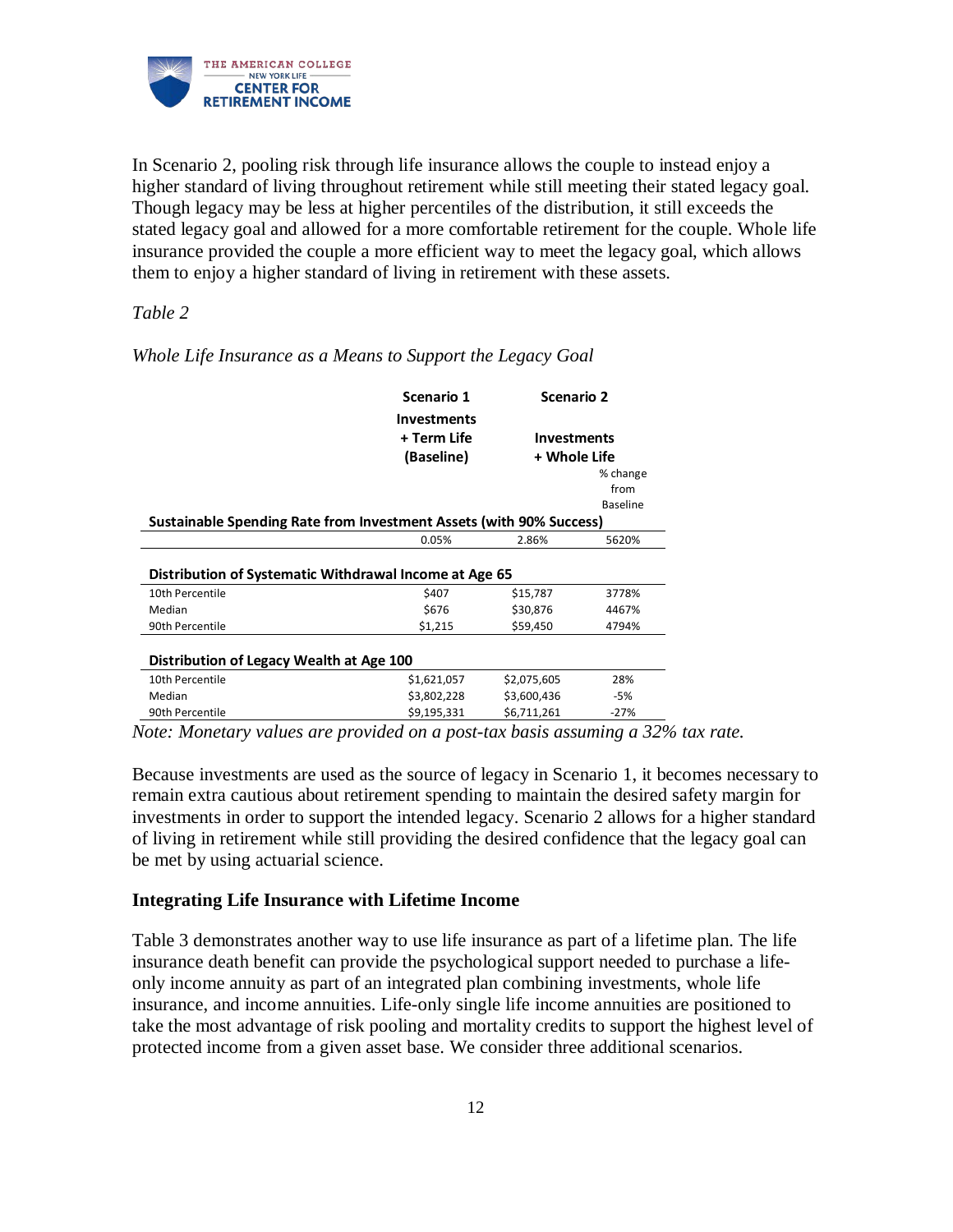

Scenario 1 uses the same "buy term and invest the difference" strategy as before, but now there is no specific legacy goal to be funded. The couple may spend more aggressively from their investment assets in retirement. Term insurance is used for pre-retirement human capital protection, and its smaller premium allows for a greater amount to be contributed to the tax-deferred investment account for systematic distributions in retirement.

Scenario 2 also uses term life insurance prior to retiring, but the couple will also purchase a joint-life income annuity at the retirement date to help support retirement spending.

Scenario 3 integrates investments with a whole life insurance policy and with a single-life income annuity purchased at retirement.

Upon reaching age 65 in 25 years, Steve and Susan will consider whether a single-premium immediate annuity (SPIA) might be a worthwhile addition to their retirement income plan. Income annuities offer a variety of options regarding whether income starts immediately or is deferred, whether income covers a single life or joint lives, whether there is a certain payment for a set number of years, whether any cost-of-living adjustments will be made to benefits, and whether cash or installment refund provisions are included in the event of an early death. To simplify our analysis, we consider two basic possibilities: Steve buys a single life-only immediate annuity at 65 on his life, or Steve and Susan buy a joint life and 100% survivor annuity for them both. Both income annuities include a 2% annual cost-ofliving adjustment that matches the assumed inflation rate, so that the annuity income adjusts to keep the purchasing power consistent throughout retirement. In both cases the annuities are purchased with qualified retirement funds after Steve has stopped working and completes a rollover from his 401(k) to a traditional IRA.

A male life-only income annuity offers the highest payout rate (the most income) because the buyer offers the most "mortality credits" to the risk pool. Those dying earlier provide more funds to those who live longer. Generally, it is difficult to predict what annuity rates will be in twenty-five years. Because the Monte Carlo simulations stem from the current level of interest rates, we assume that the interest rate environment will be similar at the time of annuitization. However, because in 25 years it is likely that people will be living longer, we will make a downward adjustment to the payout rates to account for this increased longevity. In early October 2019, we obtained life-only annuity payout rates for 65 years olds from the same major carrier as the life insurance illustrations. The singlemale option with a 2% COLA was paying 4.87%, while a joint-life option with 2% COLA was paying 3.89%. Using the Society of Actuaries 2012 Individual Annuitant tables with estimated mortality improvements over time, we estimate that in 25 years the longevity effect will reduce the payout rate at age 65 for a single male annuity by 0.36%, and the reduction for a joint-life version is 0.18%. This leads to a 4.51% assumed payout rate for single-life and a 3.71% payout rate for joint life. The single-life income annuity provides 22% more income for a given premium relative to the joint-life income annuity, since the payments are not expected to be received for as long.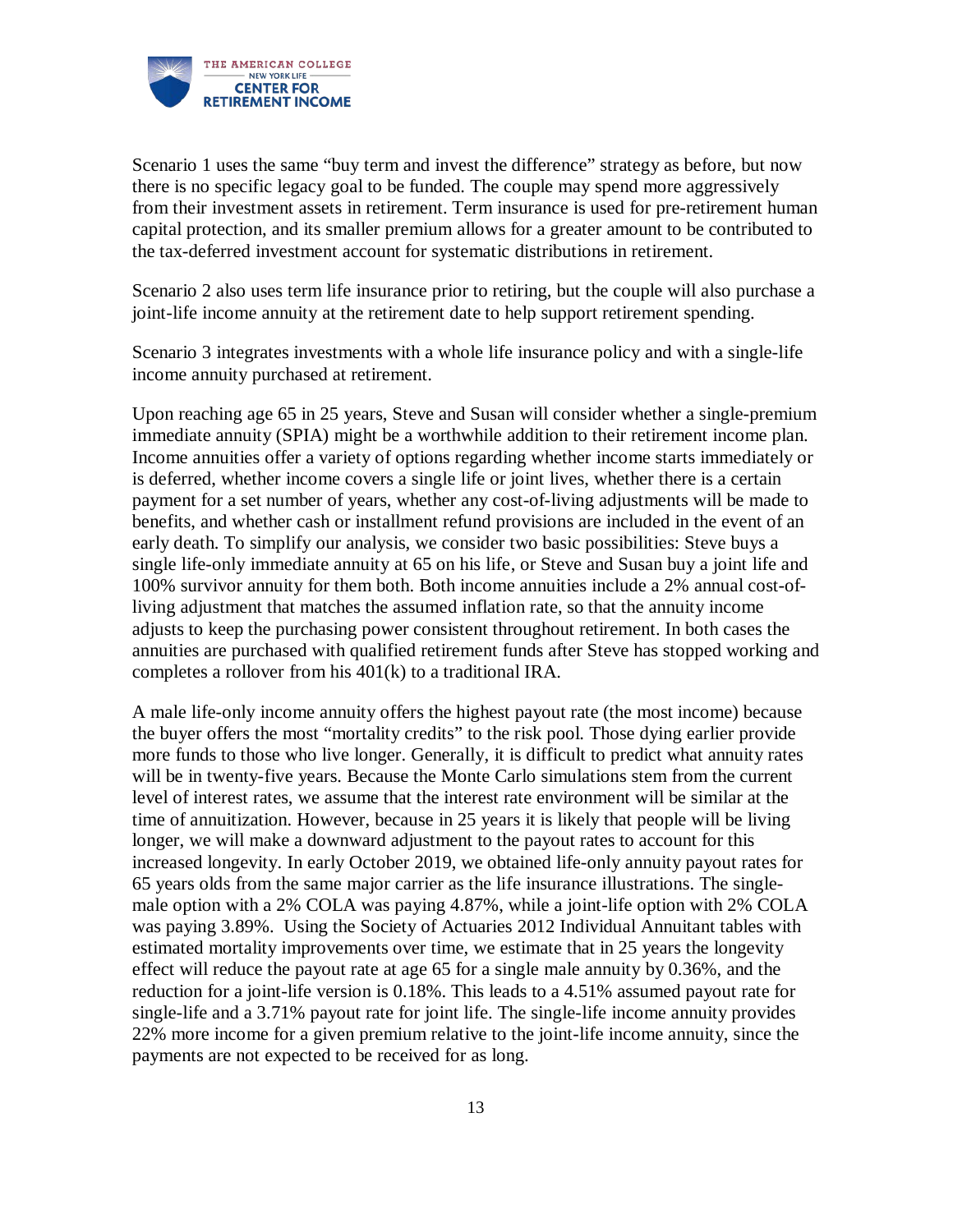

With the accumulated investment assets, all retirement income in Scenario 1 will be generated with a systematic withdrawal strategy. Steve seeks annual spending adjustments that match the 2% overall inflation rate. The couple uses the highest withdrawal rate possible that keeps investments above \$0 by age 100 with a 90% probability. This means accepting a 90% chance that the spending level can be sustained throughout retirement in inflation-adjusted terms. In Scenario 1, spending from these assets falls to \$0 once the portfolio balance depletes.

Scenario 2 shares many similarities with Scenario 1. Steve uses the same term policy and invests the remainder in a tax-deferred account, leading to the same retirement date wealth accumulation. The difference happens at the retirement date. In Scenario 2, Steve purchases a joint-life and 100% survivorship income annuity with a premium amount equal to up to the pre-tax equivalent of the death benefit for the whole life policy at age 65. With a 32% combined marginal tax rate, the pre-tax amount to be annuitized is up to \$1.34 million. In simulations where the couple's 401(k) balance has not grown sufficiently to leave at least \$100,000 remaining after the annuity is purchased (to maintain a pool of liquid assets), the couple only annuitizes the amount that leaves \$100,000 of liquid investable assets (on a pre-tax basis) after the annuity is purchased.

Though Steve does not use the whole life policy in this scenario, annuitizing this pre-tax equivalent amount allows for a proper comparison between Scenarios 2 and 3. After annuitization, the remaining portfolio balance will be utilized for retirement spending using a systematic withdrawal strategy that maintains a 90% probability that the account remains above \$0 by age 100. The joint-life and 100% survivor income annuity provides income growing at 2% annually for as long as one member of the couple is alive, and any systematic withdrawals will supplement this income for as long as financial assets remain. Portfolio depletion is less drastic in this case, as at least the inflation-adjusted annuity income continues for life.

Next, in Scenario 3 Steve uses a whole life insurance policy rather than term life insurance. Because of the higher premium, he invests less in his  $401(k)$  plan. Steve also buys a male life-only income annuity at 65 with the same amount of assets from his retirement portfolio as in Scenario 2. That is, he will use up to \$1.34 million to purchase the annuity. He can opt for single-life instead of joint-life, because the death benefit from his whole life insurance policy will replace the annuitized assets upon his death. If desired, Susan could then use part of the death benefit to buy another single-life income annuity. The difference in annuity payout rates allows for 22% more income to be generated by the same annuity premium as compared to Scenario 2. Any remaining investment assets will be utilized with a spending rate that supports a 90% chance that assets remain by age 100.

Like Scenario 2 in the previous case study, Scenario 3 also treats the cash value as part of the fixed income allocation and adjusts the stock allocation in the remaining investment portfolio to keep the overall targeted ratio between stocks and bonds at each age. Scenarios 2 and 3 also treat any annuity premium as a fixed income asset as well, which can further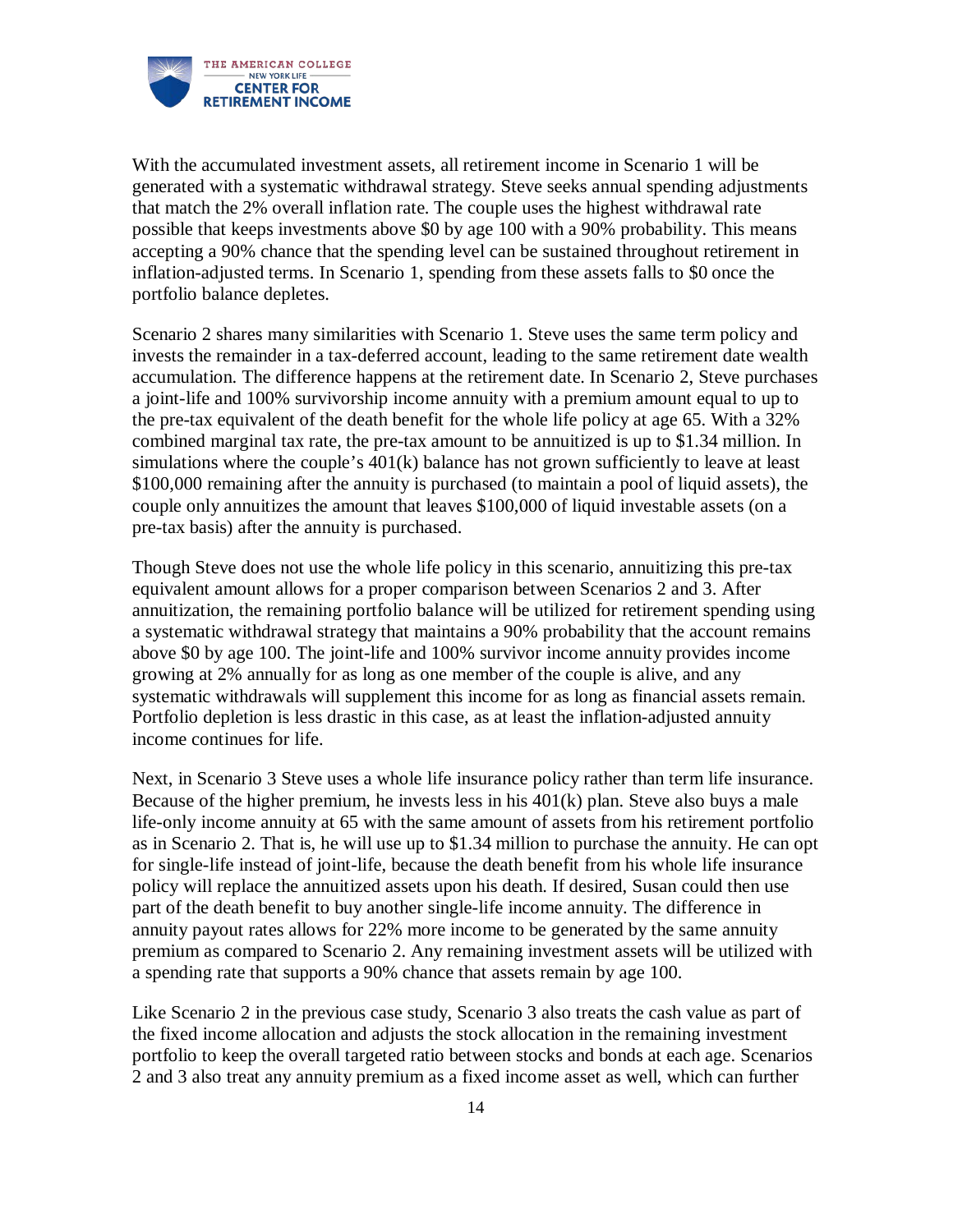

increase the stock allocation in remaining investments. This is important, because otherwise a strategy which combines an investment portfolio with the same asset allocation as before, with a conservatively invested whole life insurance policy and income annuity, would create a more conservative overall asset allocation from the retirement balance sheet perspective. This would reduce the growth potential within the strategy. With these adjustments, we are essentially asking whether the fixed income component for household assets should be allocated only to traditional bonds or also to actuarial bonds as represented by whole life insurance policy or income annuities.

## *Table 3*

|                                                                            | Scenario 1<br><b>Investments</b><br>+ Term Life<br>(Baseline) |             | Scenario 2<br><b>Investments</b><br>+ Joint-Life SPIA<br>+ Term Life | <b>Scenario 3</b><br><b>Investments</b><br>+ Single-Life SPIA<br>+ Whole Life | % change                |
|----------------------------------------------------------------------------|---------------------------------------------------------------|-------------|----------------------------------------------------------------------|-------------------------------------------------------------------------------|-------------------------|
|                                                                            |                                                               |             | % change from<br><b>Baseline</b>                                     |                                                                               | from<br><b>Baseline</b> |
| <b>Sustainable Spending Rate from Investment Assets (with 90% Success)</b> |                                                               |             |                                                                      |                                                                               |                         |
|                                                                            | 2.27%                                                         | 2.85%       | 26%                                                                  | 3.31%                                                                         | 46%                     |
| Distribution of Annuity Income at Age 65                                   |                                                               |             |                                                                      |                                                                               |                         |
| 10th Percentile                                                            | \$0                                                           | \$27,666    |                                                                      | \$21,888                                                                      |                         |
| Median                                                                     | \$0                                                           | \$33,890    |                                                                      | \$41,198                                                                      |                         |
| 90th Percentile                                                            | \$0                                                           | \$33,890    |                                                                      | \$41,198                                                                      |                         |
| Distribution of Systematic Withdrawal Income at Age 65                     |                                                               |             |                                                                      |                                                                               |                         |
| 10th Percentile                                                            | \$18,472                                                      | \$1,938     |                                                                      | \$2,251                                                                       |                         |
| Median                                                                     | \$30,888                                                      | \$12,746    |                                                                      | \$5,650                                                                       |                         |
| 90th Percentile                                                            | \$55,080                                                      | \$43,120    |                                                                      | \$38,599                                                                      |                         |
| Distribution of Total Income at Age 65                                     |                                                               |             |                                                                      |                                                                               |                         |
| 10th Percentile                                                            | \$18,472                                                      | \$29,604    | 60%                                                                  | \$24,139                                                                      | 31%                     |
| Median                                                                     | \$30,888                                                      | \$46,636    | 51%                                                                  | \$46,848                                                                      | 52%                     |
| 90th Percentile                                                            | \$55,080                                                      | \$77,010    | 40%                                                                  | \$79,797                                                                      | 45%                     |
| Distribution of Legacy Wealth at Age 100                                   |                                                               |             |                                                                      |                                                                               |                         |
| 10th Percentile                                                            | \$0                                                           | \$0         | --                                                                   | \$2,072,414                                                                   | $^{++}$                 |
| Median                                                                     | \$1,187,866                                                   | \$747,967   | $-37%$                                                               | \$2,536,772                                                                   | 114%                    |
| 90th Percentile                                                            | \$4,446,008                                                   | \$3,350,976 | $-25%$                                                               | \$5,830,306                                                                   | 31%                     |

*Whole Life Insurance Combined with Investments and Income Annuities*

*Note: Monetary values are provided on a post-tax basis assuming a 32% tax rate.* 

Table 3 outlines the retirement outcomes for Steve and Susan. Scenario 1 presents the strategy for buying term insurance and investing the difference in a target date fund. With the capital market expectations and asset allocation decisions, the sustainable spending rate that supports a 90% chance that assets remain at age 100 is 2.27%. This spending rates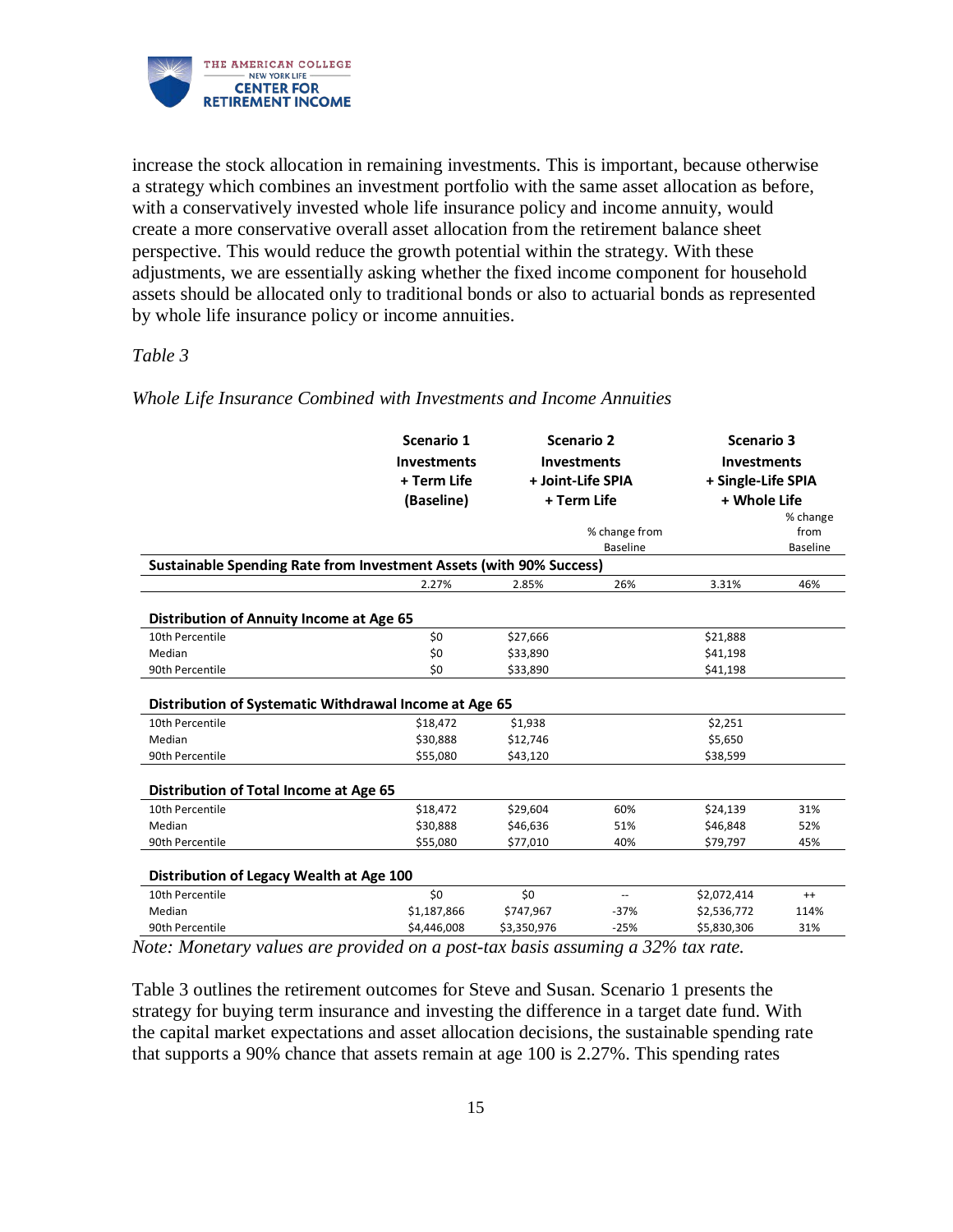

supports an after-tax inflation-adjusted retirement income ranging from \$18,472 at the  $10<sup>th</sup>$ percentile to  $$55,080$  at the  $90<sup>th</sup>$  percentile, with a median of \$30,888.

As for legacy wealth at age 100, it ranges from \$0 at the  $10<sup>th</sup>$  percentile to \$4.45 million at the  $90<sup>th</sup>$  percentile, with a median amount of \$1.19 million. Legacy wealth consists of the after-tax value of any remaining financial assets in the investment portfolio and any life insurance death benefit. With Scenario 1, there is no annuitization or death benefit. Investment assets are the only resource to support spending and legacy in retirement.

Scenario 2 also uses term life insurance, but the difference is that partial annuitization takes place with a joint life income annuity at the retirement date. At retirement, the distribution of investment assets is the same as in Scenario 1. A joint-life income annuity with a 3.71% payout rate is purchased. After taxes, this supports annuity income of up to \$33,890. This is the annuity amount at the median and  $90<sup>th</sup>$  percentile, but there were not sufficient assets at the  $10<sup>th</sup>$  percentile to annuitize this much and preserve \$100,000 for liquidity. This explains the smaller \$27,666 amount at the  $10<sup>th</sup>$  percentile. Annuity income grows with the same 2% cost-of-living adjustment to match the assumed overall inflation rate. A 2.85% withdrawal rate (higher than Scenario 1 because of the more aggressive asset allocation) is then applied to any remaining investment assets to generate additional retirement income for Steve and Susan. Scenario 2 supports total income at retirement ranging from \$29,604 to \$77,010 at the  $10<sup>th</sup>$  and  $90<sup>th</sup>$  percentiles, with a median income of \$46,636. These numbers are larger than in Scenario 1 (60% larger at the  $10<sup>th</sup>$  percentile, 51% larger at the median, and 40% larger at the  $90<sup>th</sup>$  percentile). This demonstrates the potential for mortality credits through the income annuity to pool risk to support a higher spending rate relative to an investmentsonly strategy designed to work with a high probability of success.

Where Scenario 2 falters is with legacy. Higher lifetime spending can be supported, but only through an offset to the legacy potential since a large portion of investment assets are annuitized. Because partial annuitization with a life-only income annuity removes a significant chunk of investment assets, the distribution of legacy wealth falls by as much as 37% at the median. By age 100, the investment portfolio is also depleted at the  $10<sup>th</sup>$ percentile, though annuity income is still available to the couple for as long as they live. Scenario 2 has taken advantage of only one-type of "actuarial bond," creating real tradeoffs when compared with Scenario 1: more retirement income, but less legacy wealth.

Scenario 3 integrates investments with whole life insurance and income annuities. With partial annuitization through a single-life SPIA with a 4.51% payout for an amount equal to the death benefit of the whole life policy at age 65, inflation-adjusted annuity income is \$41,198 at the median after taxes are paid. The 3.31% withdrawal strategy (driven by the more aggressive asset allocation that accounts for the cash value and annuity) is then applied to any remaining investment assets, generating additional income. More aggressive allocations tend to support a higher sustainable spending rate with the same objective of maintaining a 90% chance that investment assets are not depleted at age 100. Total retirement income at age 65 ranges from \$24,139 to \$79,797, with a median of \$46,848.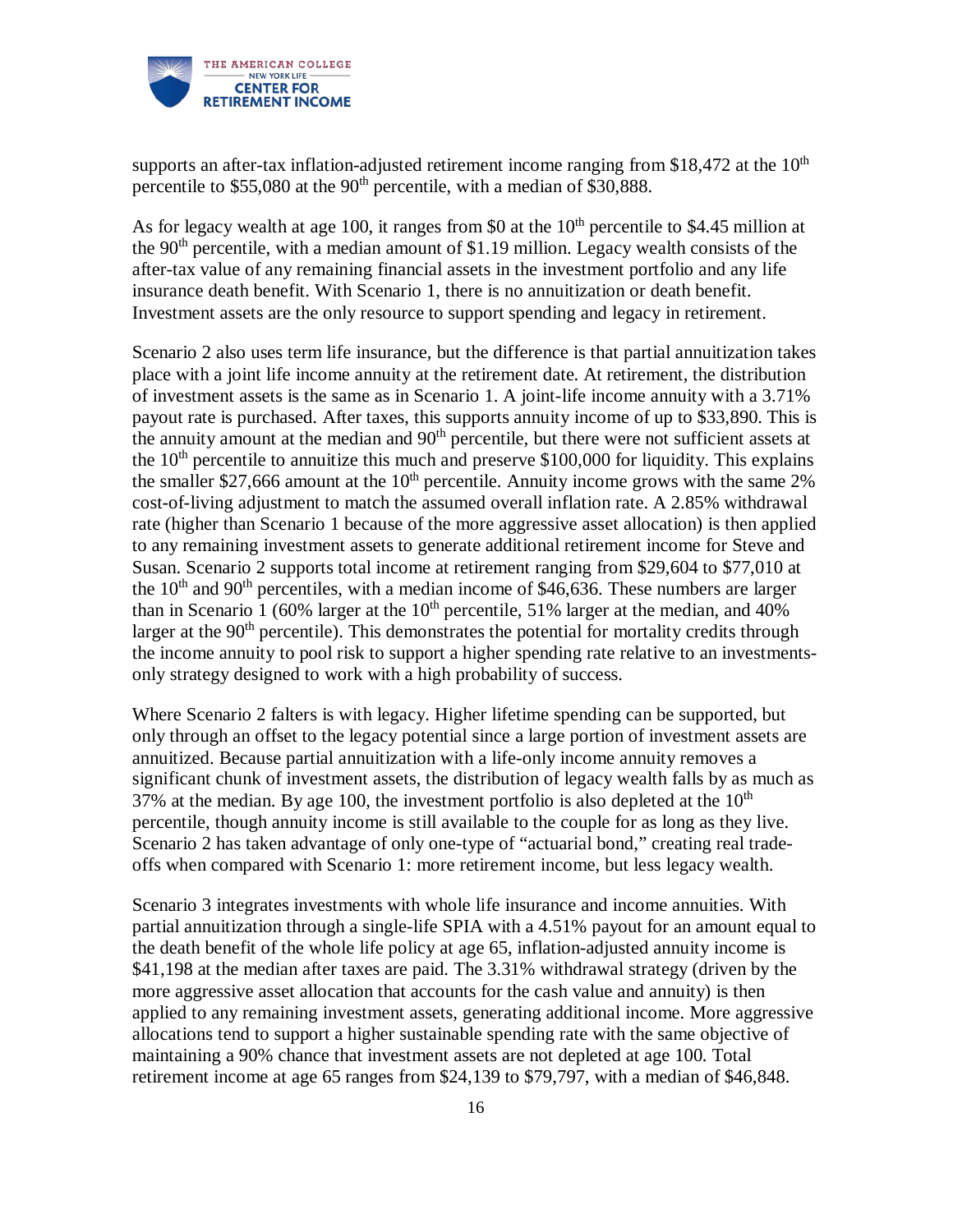

Compared to Scenario 1, retirement income is  $31\%$  larger at the  $10<sup>th</sup>$  percentile, 52% larger at the median, and  $45\%$  larger at the  $90<sup>th</sup>$  percentile.

As for legacy wealth at age 100, Scenario 3 maintains the whole life death benefit, which is still available despite investments depleting at the  $10<sup>th</sup>$  percentile. At the median, Scenario 3 supports legacy wealth of \$2.54 million, which is 114% larger than in Scenario 1. Legacy is 31% larger at the 90th percentile. Scenario 3 also annuitized a large portion of the investment assets so that while remaining investments are able to grow on average they do not represent a large portion of the legacy. The larger legacies in Scenario 3 are driven primarily by the death benefit from the life insurance policy.

The integrated approach provides more legacy wealth while also supporting more retirement income. At the median, Scenario 3 provides 52% more lifetime spending and 114% more legacy than Scenario 1. This is the meaning of greater efficiency. A more integrated approach using actuarial science and mortality credits alongside investments is better positioned to outperform the upside growth potential of an investments-only strategy.

## **Adding Whole Life Insurance Cash Value as a Volatility Buffer in Retirement**

The next potential use for whole life insurance in lifetime financial planning is using the cash value with the volatility buffer strategy to help manage the sequence of returns risk for investment portfolio distributions. Buffer assets, such as the cash value of whole life insurance, provide an alternative means to help manage of sequence risk in retirement. Buffer assets are held outside the financial portfolio. They can be drawn to avoid selling portfolio assets at a loss. Returns on these assets should not be correlated with the financial portfolio, since the purpose of these buffer assets is to temporarily support spending when the portfolio is otherwise down. The cash value of permanent life insurance meets this requirement as it is contractually protected from declining in value.

Table 4 provides this comparison. In the new Scenario 2, investments are combined with whole life insurance and the cash value is available to be used entirely as a volatility buffer to help support the portfolio and maximize retirement spending. Policy loans are taken with the cash value serving as collateral to avoid taxes on these distributions. A loan interest rate of 5% is used to grow the loan balance. We assume that the whole life policy uses nondirect recognition, which means that there is no adjustment to the growth for the cash value that has been used as collateral for loans. Legacy values at age 100 reflect any remaining investment assets along with the remaining net life insurance death benefit after offsetting the loan balance due.

One must be careful that the loan balance with its accumulating interest does not exceed the limit of the available cash value and thereby trigger income taxes on all life insurance policy gains. The maximum amount that can be taken from the cash value in any year is the amount that would not grow with interest to exceed the cash value by age 100 (with an additional \$5,000 buffer of protection so that the net cash value does not fall entirely to \$0).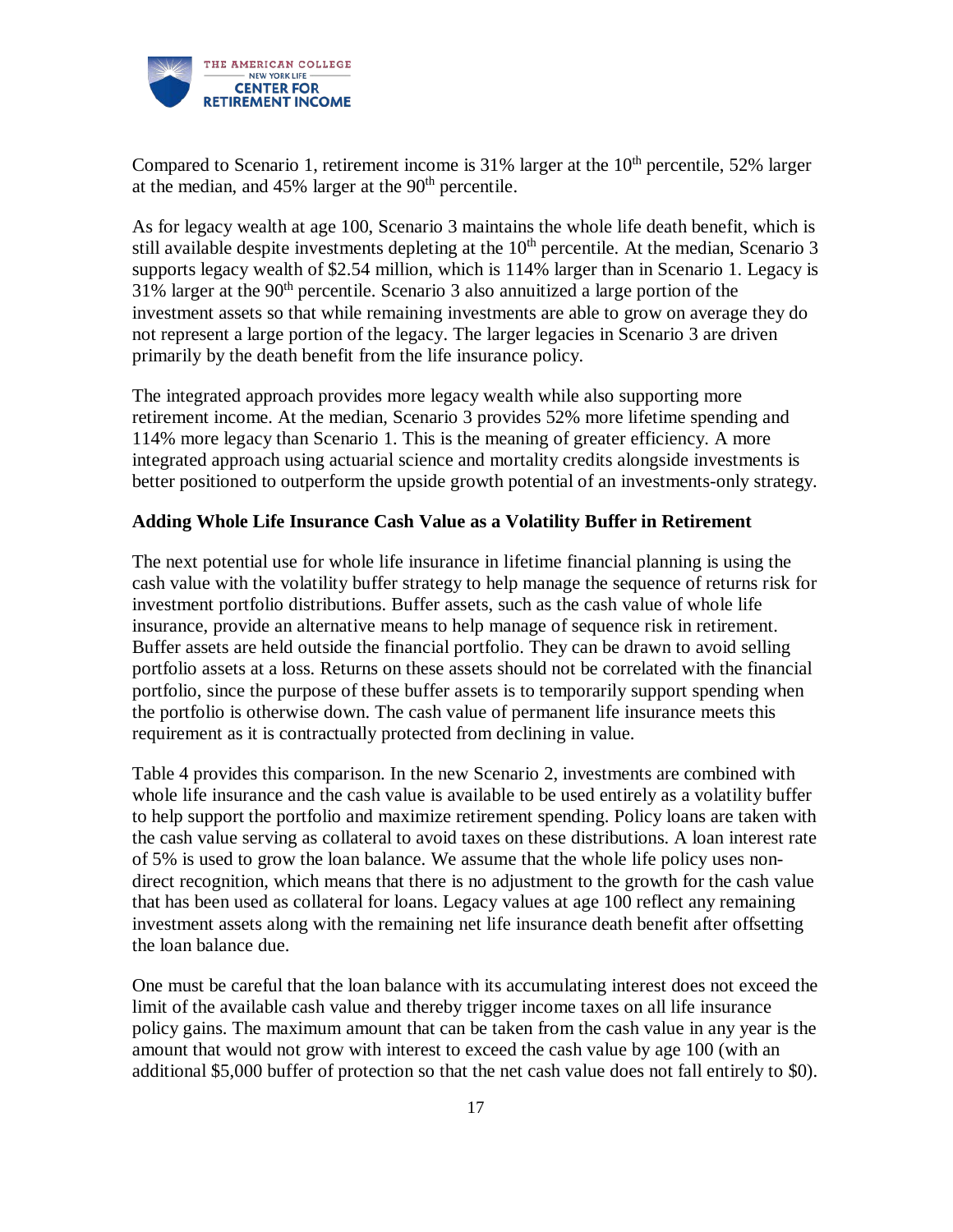

This process ensures that the loan balance growth stays below the cash value, protecting the policy from "blowing up" and generating a so-called "phantom tax". In practice, this outcome can be avoided by monitoring the policy and paying down the loan balance if it is approaching too closely to the total cash value limit.

The cash value of whole life insurance can be used as a buffer asset to help manage the sequence of returns risk exacerbated by taking distributions from a volatile investment portfolio. Maintaining fixed distributions from investments in retirement increases exposure to sequence risk by requiring a higher withdrawal rate from remaining assets when their value declines. Temporarily drawing from the cash value of life insurance has the potential to mitigate this aspect of sequence risk for an investment portfolio by reducing the need to take portfolio withdrawals at inopportune times. By reducing exposure to sequence risk, this may preserve greater overall legacy wealth. Whether or not this strategy will work becomes an empirical question to be tested.

In this simulation, the decision rule is to use the cash value as a source of retirement spending in any year that the remaining investment portfolio balance has fallen before its initial retirement date level in nominal terms, as long as there is still sufficient remaining cash value.

The volatility buffer may not necessarily reduce legacy. Though use the volatility buffer reduces the net death benefit, the investment portfolio may ultimately grow by more than the reduction to the death benefit, potentially leaving a larger net legacy. This happy outcome can result from the peculiarities of sequence risk and the ability to avoid selling portfolio assets at a loss. The cash value provides a stable income source not impacted by market volatility. Life insurance also receives tax benefits and the distribution from the cash values can be less since taxes are not paid on the proceeds. The decision rule for when to use the volatility buffer is when it is still available in years that remaining investment assets in retirement have fallen below their initial level at the start of retirement.

In Table 4, Scenario 1 is first repeated to serve as a baseline for comparison. It is the classic "buy term and invest the difference" strategy. Scenario 2 switches from term life insurance to whole life insurance and makes the cash value available as a volatility buffer.

Because the cash value provides an additional base of assets to replace some portfolio distributions as well as a fixed income resource that allows the stock allocation in the investment portfolio to be increased, the initial withdrawal rate for investments increases to 3.93% in Scenario 2 while still maintaining a 90% chance that investment assets remain at age 100. This withdrawal rate is 73% larger while still maintaining the same downside risk for investments. It is larger both because of the asset allocation effects of treating cash value as a bond, and because distributions are not always taken from the investment portfolio.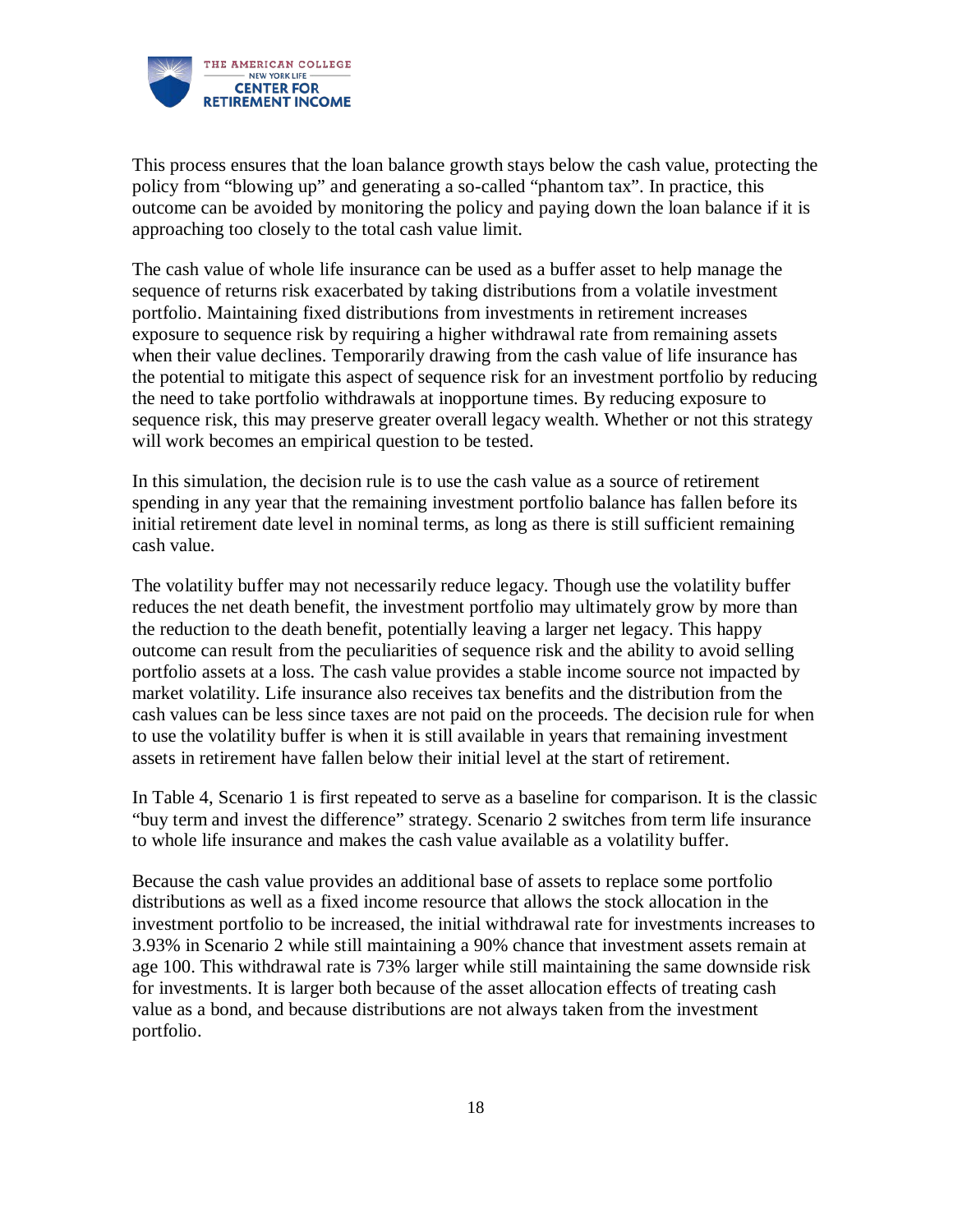

Investments at retirement can generally be expected to be lower because of the higher whole life premiums, but this still allows inflation-adjusted spending in retirement to increase from anywhere between 18% and 48% across the distribution. The median increase in retirement lifestyle is 38%. Meanwhile, legacy assets are also better supported in Scenario 2 with the synergies created by the volatility buffer in managing sequence risk for the investment portfolio. At the median, legacy assets are 108% larger at age 100 after also supporting a 38% larger lifestyle as well. Across the distribution of outcomes, whole life insurance used as a cash value volatility buffer can beat "buy term and invest the difference" for a lifetime financial plan initiated by the 40-year old couple. It provides another viable option for retirement planning.

#### *Table 4*

*Whole Life Insurance as a Volatility Buffer*

|                                                                     | Scenario 1                | Scenario 2                               |                                     |  |
|---------------------------------------------------------------------|---------------------------|------------------------------------------|-------------------------------------|--|
|                                                                     | <b>Investments</b>        | <b>Investments</b>                       |                                     |  |
|                                                                     | + Term Life<br>(Baseline) | + Whole Life<br><b>Volatility Buffer</b> |                                     |  |
|                                                                     |                           |                                          | % change<br>from<br><b>Baseline</b> |  |
| Sustainable Spending Rate from Investment Assets (with 90% Success) |                           |                                          |                                     |  |
|                                                                     | 2.27%                     | 3.93%                                    | 73%                                 |  |
| Distribution of Total Income at Age 65                              |                           |                                          |                                     |  |
| 10th Percentile                                                     | \$18,472                  | \$21,745                                 | 18%                                 |  |
| Median                                                              | \$30,888                  | \$42,608                                 | 38%                                 |  |
| 90th Percentile                                                     | \$55,080                  | \$81,729                                 | 48%                                 |  |
| Distribution of Legacy Wealth at Age 100                            |                           |                                          |                                     |  |
| 10th Percentile                                                     | \$0                       | \$0                                      | --                                  |  |
| Median                                                              | \$1,187,866               | \$2,469,575                              | 108%                                |  |
| 90th Percentile                                                     | \$4,446,008               | \$5,114,570                              | 15%                                 |  |

*Note: Monetary values are provided on a post-tax basis assuming a 32% tax rate.* 

#### **Conclusions**

We find substantive evidence that an integrated approach with investments, whole life insurance, and income annuities can provide more efficient retirement outcomes than relying on investments alone. Because whole life insurance can play an important role in producing more efficient retirement outcomes, younger individuals planning for both retirement and life insurance needs may view whole life insurance in a new light as a powerful retirement income planning tool. The conventional wisdom of "buy term and invest the difference" is less effective than many realize when viewed in terms of the risk management needs of a retirement income plan.